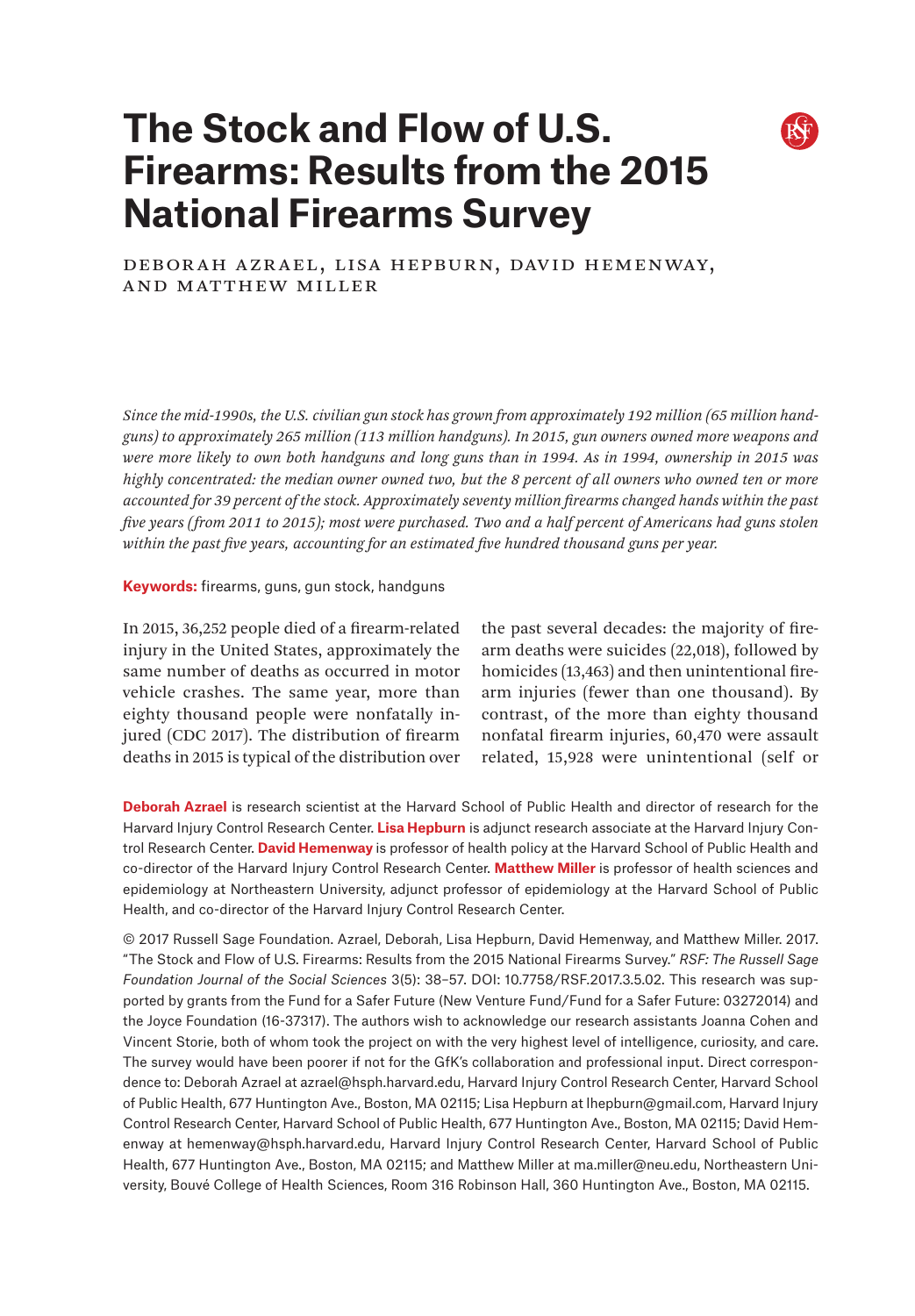other) injuries, and fewer than 3,320 were acts of deliberate self-harm that proved nonlethal.

The firearms involved in these injuries, and the millions more not involved in any injuries, all start out as legally manufactured or imported guns introduced into the primary market through federally licensed dealers. Subsequently, these firearms may exchange hands through private sales, some of which involve federally licensed dealers, or through gifts, inheritance, or nonpurchase transfers such as theft or borrowing, arrangements that characterize the underground gun market (as Cook and Pollack describe in the introduction).

Beyond that, little more is known about these guns than that they are owned by roughly one in five U.S. adults and can be found in approximately one of three U.S. households. In fact, the most recent peer-reviewed nationally representative survey that focused on details about firearms other than these two basic measures of exposure was conducted in 2004 (Hepburn et al. 2007). Between 2004 and today, we know that the proportion of adults who personally own firearms (and the proportion who live in households with guns) has continued to decline, modestly but steadily, largely because of a decline in personal gun ownership by men. In 2014, for example, the National Opinion Research Center's General Social Survey, an annual survey that every other year or so includes the same two questions (about personal and household firearm ownership) estimated that 22 percent of U.S. adults personally owned a firearm (35 percent of men and 12 percent of women) and that 31 percent of American households included at least one firearm, compared with 28 percent of U.S. adults (50 percent of men and 10 percent of women) and 47 percent of U.S. households in 1980 (Smith and Son 2015).

Although the National Opinion Research Center's General Social Survey and other surveys have asked respondents whether they personally own a firearm or live in a home with firearms, few have asked about the *number* of guns respondents own, let alone more detailed information about these firearms and the people who own them, such as reasons for firearm ownership, where firearms were acquired, how much firearms cost, whether they are carried

in public, and how they are stored at home (Smith and Son 2015; Gallup 2016; Morin 2014). Because of this, the best and most widely cited estimates of the number of firearms in civilian hands are derived from two national surveys dedicated to producing detailed, disaggregated, estimates of the U.S. gun stock, one conducted in 1994, the other in 2004 (Cook and Ludwig 1997, 1996; Hepburn et al. 2007). In the 1994 survey, sponsored by the National Institute of Justice, Philip Cook and Jens Ludwig estimated that American civilians owned approximately 192 million firearms, approximately one-third of which (sixty-five million) were handguns. In 2004, using a random-digit dial survey toward the end of an era when most Americans had land lines and answered their telephones, we estimated that U.S. adults owned approximately 283 million firearms (more than four per owner), 40 percent of which were handguns. These two surveys, taken together, suggested several important trends in firearm ownership between 1994 and 2004: a steady increase in the number of firearms in civilian hands, a growing proportion of the U.S. gun stock represented by handguns, and concentration of firearms among fewer gun owners.

Less is known about the movement of firearms between people than about the gun stock. Firearm manufacturing data provide one measure of the annual number of new guns available to be purchased (flow of new guns into the market); other data collected by the Bureau of Alcohol, Tobacco, Firearms and Explosives (ATF) provide a related, but overlapping measure: the annual number of adults who undergo a background check before acquiring (or attempting to acquire) one or more guns. Other movements of firearms, such as dispositions by the police and military, are not centrally recorded (Wright, Rossi, and Daly 1983; Cook and Ludwig 1996). The National Crime Victimization Survey (NCVS) collects information on firearm theft (Langton 2012; Rand 1994). Recent estimates suggest that between 2005 and 2010 approximately 250,000 guns were stolen annually (Langton 2012). No single source provides an estimate of the flow of guns, however. In consequence, as with the gun stock, the best available evidence to date regarding the frequency of gun transfers and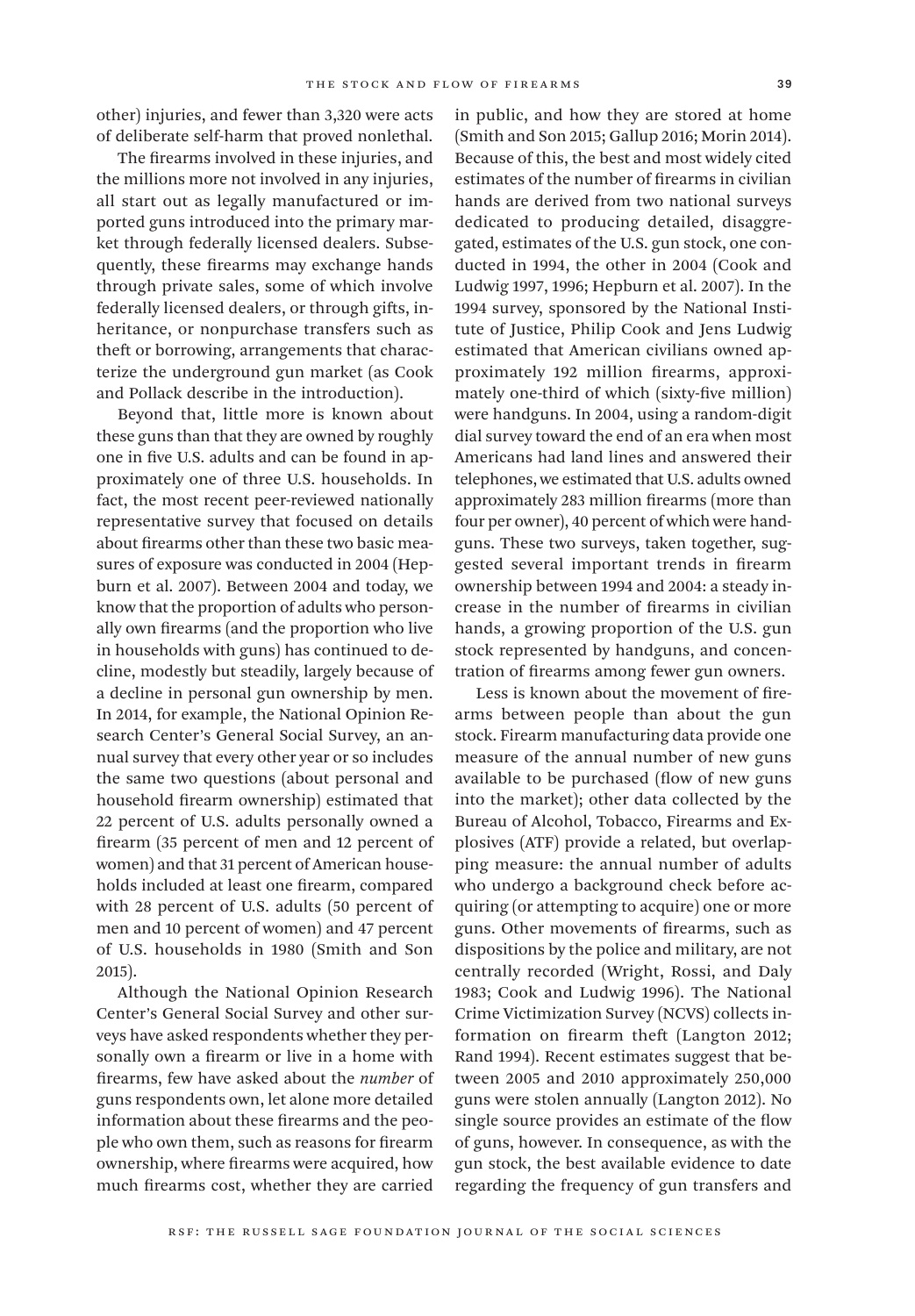the number of guns transferred comes from the 1994 and 2004 surveys.

To learn more about private ownership and use of firearms in the United States today, as well as to characterize where and the extent to which new and used firearms have exchanged hands over the past five years, we conducted the first nationally representative survey of firearm ownership and use in more than a decade—the 2015 National Firearms Survey (NFS). In this article, we focus on features related to the gun stock (such as its size, composition, and distribution and the reasons for private gun ownership) and on salient aspects of firearm transfers between parties, such as where current firearm owners acquired their most recent firearm, by type of gun and recency of acquisition.

#### Methods

Data for this study come from the NFS, a national web-based survey (N=3949) designed by the authors and conducted in January 2015 by the survey research firm Growth for Knowledge (GfK). Respondents were drawn from GfK's KnowledgePanel (KP), an online panel that includes approximately fifty-five thousand U.S. adults.1 The KP panel is selected on an ongoing basis, using an equal probability of selection design, to provide samples, after minor adjustments for deviations from equal probability selection (base weights), that are representative of the U.S. population. Prior to selection of a study sample, GfK adjusts panel base weights to account for any discrepancies between panel composition and the distribution of key demographic characteristics of the U.S. population as reflected in the most recent Current Population Survey (GfK 2013).<sup>2</sup>

KP panel members complete an initial demographic survey and then periodic subsequent surveys, answers to which allow efficient panel sampling and weighting for future surveys. For the NFS, the study target population comprised adults eighteen years or older who fell into one of three groups: gun owners, non– gun owners living in a gun-owning household, or non–gun owners living in a non–gunowning household, ascertained from the demographic surveys. An additional target population was veterans, who could fall into any of the three groups. To sample this population, GfK targeted respondents who met the criteria in GfK profile surveys and reconfirmed their gun ownership and veteran status within the survey. The final study weights provided by GfK combined pre-sample weights with a set of study-specific poststratification weights accounting for oversampling and for survey nonresponse.3

For this survey, 7,318 KP panel members received an invitation to participate. Of these,

1. As discussed at greater length later, historically, most estimates of gun ownership come from either randomdigit dial telephone surveys or, in the case of the General Social Survey, in-person interviews of respondents. Online panels such as KP have been used increasingly in the social science literature to overcome the cost and response rate limitations of these survey modalities.

2. GfK structures recruitment for the KP with the goal of having the resulting panel represent the adult population of the United States with respect to a broad set of geodemographic distributions including particular subgroups of hard-to-reach adults (for example, those without a landline telephone or those who primarily speak Spanish). Panel members are randomly recruited through probability-based sampling, and participating households are provided with access to the Internet and hardware if needed. GfK recruits panel members by using address-based sampling (previously, GfK relied on random-digit dialing methods). For selection of general population samples from KP, GfK uses an equal probability of selection method design by weighting the entire KP to the benchmarks from the latest March supplement of the U.S. Census Current Population Survey. The geo-demographic dimensions used for weighting the entire KP typically include sex, age, race, ethnicity, education, census region, household income, home ownership status, metropolitan area, and Internet access. Using these weights as the measure of size for each panel member, in the next step a probability proportional to size procedure is used to select study specific samples. Application of the proportional to size procedure methodology with the above measure of size values produces fully self-weighing samples from KP, for which each sample member can carry a design weight of unity.

3. After the study sample was selected and fielded and all of the survey data were edited and made final, design weights were adjusted for any survey nonresponse (to the initial and to the supplemental survey) as well as for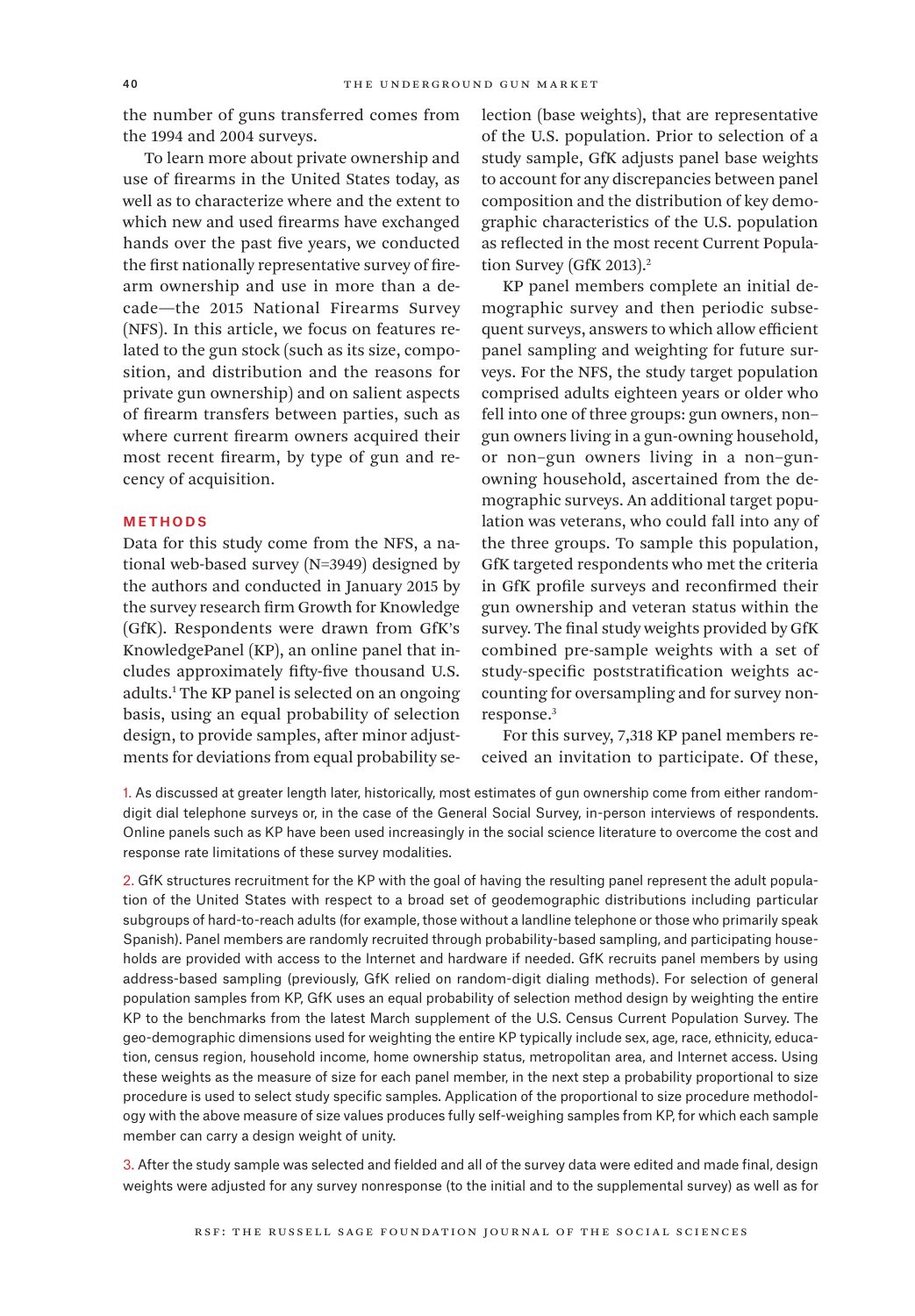3,949 completed the survey, yielding a survey completion rate of 54.6 percent.<sup>4</sup> In contrast, nonprobability, opt-in, online panels typically achieve a survey completion rate between 2 percent and 16 percent (Callegaro and DiSogra 2008). All panel members except those serving in the U.S. armed forces at the time were eligible to participate. Invitations to participate were sent by email; one reminder email was sent to nonresponders three days later. Participants were not given any specific incentive to complete this survey, although GfK has a pointbased program through which participants accrue points for completing surveys and can later redeem them for cash, merchandise, or participation in sweepstakes. The final sample consisted of gun owners (n=2,072), non–gun owners in gun households (n=861), and non– gun owners (n=1,016). The sample also included 1,044 veterans, distributed across the three gun ownership groups.

Following earlier work, our estimates of the

magnitude and distribution of the U.S. gun stock, as well as gun transfers and theft, come from the reports of those who personally own guns (Cook and Ludwig 1997; Hepburn et al. 2007). Gun owners were identified through two questions: "Do you or does anyone else you live with currently own any type of guns?" followed by, among all respondents who answered in the affirmative, "Do you personally own a gun?" Gun owners were then asked about the types of guns they owned (handguns, divided into pistols and revolvers), long guns, and other guns) and the number of each type. Respondents were also asked about the main reasons they owned guns, as well as about their most recent firearm acquisition, including whether they bought the gun or acquired it in some other way (such as an inheritance), and whether, and if so how many, guns had been stolen from them in the past five years.<sup>5</sup> Data for this article come from respondents who personally own guns.

any under- or overcoverage imposed by the study-specific sample design. For this study, the following strata of gun ownership from weighted KP data and veteran status from the 2014 veteran supplemental survey of the census Current Population Survey were used for the raking adjustment of weights: gender by age (eighteen to twenty-nine, thirty to forty-four, forty-five to fifty-nine, sixty to sixty-nine, or seventy and older); census region (Northeast, Midwest, South, West) by metropolitan area (yes or no); gender by veteran status (yes or no); age (eighteen to twenty-nine, thirty to forty-four, forty-five to fifty-nine, sixty to sixty-nine, or seventy and older) by veteran status (yes or no); race-Hispanic ethnicity (white or non-Hispanic, black or non-Hispanic, other or non-Hispanic, two or more races and non-Hispanic, Hispanic) by veteran status (yes or no); census region (Northeast, Midwest, South, West) by veteran status (yes or no); metropolitan area (yes or no) by veteran status (yes or no); education (less than high school or high school, some college, bachelor's or greater) by veteran status (yes or no); household income (less than \$25,000, \$25,000 to less than \$50,000, \$50,000 to less than \$75,000, \$75,000 or more) by veteran status (yes or no); Internet access (yes or no) by veteran status (yes or no); veteran serving year (less than two years, two to three years, four to nine years, or ten or more years); armed services branch (Air Force, Army, Coast Guard or Marines or other, Navy). An iterative proportional fitting (raking) procedure was used to produce final weights aligned with respect to all strata simultaneously. In the final step, calculated weights were examined to identify and, if necessary, trim outliers at the extreme upper and lower tails of the weight distribution. The resulting weights were then scaled to the sum of the total sample size of all eligible respondents.

4. The 55 percent participation rate, according to GfK, is within the expected range for its surveys and does not signal that recruitment for this survey was particularly difficult. We did not add incentives because the participation rate was unexceptional. In surveys of this sort the participation rate can be artificially inflated by waiting a longer time for eligible parties to respond or contacting eligible members of the panel with reminders. We did not need to do so as we hit our target number of participants within a short period.

5. Each gun-owning respondent was asked separately for handguns and long guns: "What are the main reasons you own . . . ?" Response categories were as follows: "1) For protection against strangers; 2) For protection against people I know; 3) For protection against animals; 4) For hunting; 5) For other sporting use; 6) For a collection; 7) For some other reason." Respondents could check multiple responses and provide a free text answer if they indicated that a main reason for owning guns was "other." Respondents who reported that they owned other guns were asked to indicate a single primary reason they owned these guns.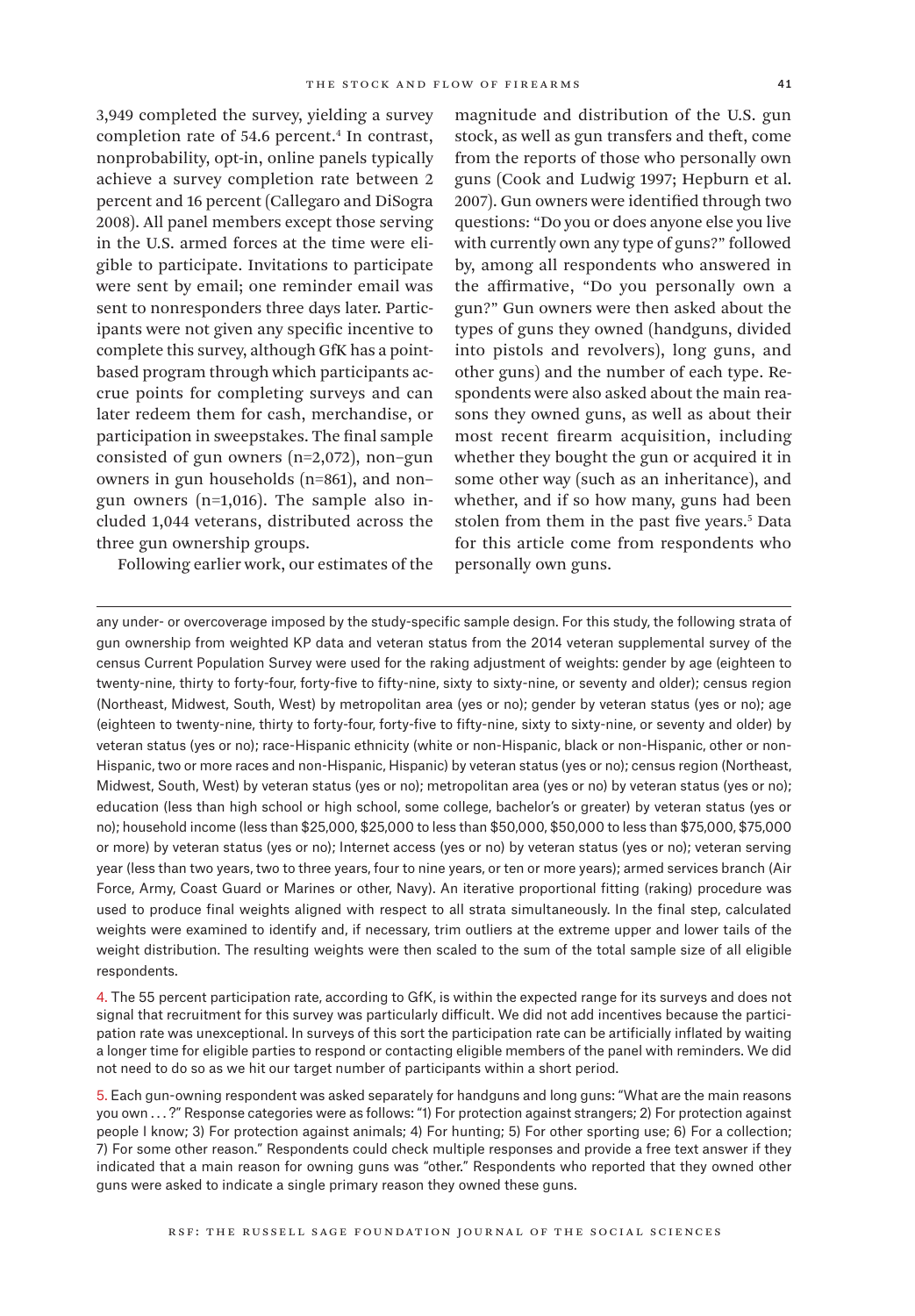A supplement to our survey was conducted by GfK in November 2015. For the supplement, all gun owners from the original survey (n=2072) who were still in the KP panel (n=1880) were invited to answer an additional set of questions about the timing of their most recent gun acquisition, the number of guns they had acquired in the previous five years, and the number of guns stolen from them in the previous five years.<sup>6</sup>

Of those eligible for the survey (n=1,880), 1,613 responded (86 percent). The respondents to the supplemental survey did not differ from respondents to the original survey with respect to age, gender, race, type of gun most recently acquired, or acquisition patterns. Nonresponders (n=267) were more likely than responders to be younger and female and to have acquired their most recent firearm as a gift or inheritance than by purchase. Respondents to the original survey who were no longer in the GfK panel (n=192) were more likely to be younger and have refused to describe the type of gun they most recently acquired than those in the original sample. They were also less likely to have purchased their most recent firearm. These differences did not affect the overall similarities between the supplemental and original samples. We use a supplemental survey weight provided by GfK for analyses using the supplemental survey.

The Northeastern University Institutional Review Board approved this study.

#### **RESULTS**

Results from the NFS detail the U.S. gun stock, including its size, distribution, and reasons for gun ownership, as well as gun transfers, including sales and theft.

#### **Figure 1.** U.S. Gun Stock by Gun Type



*Source:* Authors' tabulations based on the National Firearms Survey.

#### The Gun Stock

Twenty-two (22) percent of our sample reported that they personally owned a gun. Extrapolating to the U.S. population of adults age eighteen and older (245,157,000 in 2014) (Colby and Ortman 2015), we estimate approximately 54.7 million gun owners in the United States (CI: 50.7–58.8). Sixty respondents who said that they owned guns did not answer our questions about how many guns they owned. We use results from the 2012 respondents who did provide an answer to estimate the mean number of guns owned by gun owners: 4.8 (CI: 4.37– 5.32), yielding a gun stock of 265 million (CI: 245 million to 285 million).7

#### *Number and Types of Guns in U.S. Gun Stock*

Of the estimated 265 million guns in civilian hands in the United States, approximately four in ten (42 percent) are handguns, the remainder primarily (53 percent) long guns (4 percent are "other" guns).<sup>8</sup> Among handguns, the majority are semiautomatic pistols (62 percent) and revolvers (29 percent); the remainder are described by respondents as "other" hand-

6. Respondents were asked "When you completed the prior national firearms survey, sponsored by Northeastern University, in April 2015, you said that the gun you acquired most recently was a [insert type based on type noted in the April 2015 survey]. Thinking about this gun, approximately when did you acquire it?" Three options were offered: "1) Within the past two years; 2) Between two and five years ago; 3) More than five years ago." The second question was "What was the exact year that you acquired this gun?" Respondents were asked to specify the exact year or to report that they did not know what year.

7. Including or excluding those who reported being a gun owner but reported owning no guns, or calculating the mean number of guns per gun owner including those who reported owning no guns, does not materially change our estimates (21.8 percent personal gun ownership; mean number of guns, 4.7).

8. We did not ask respondents to specify what type of gun. Other guns might include single-shot "black powder" guns or machine guns.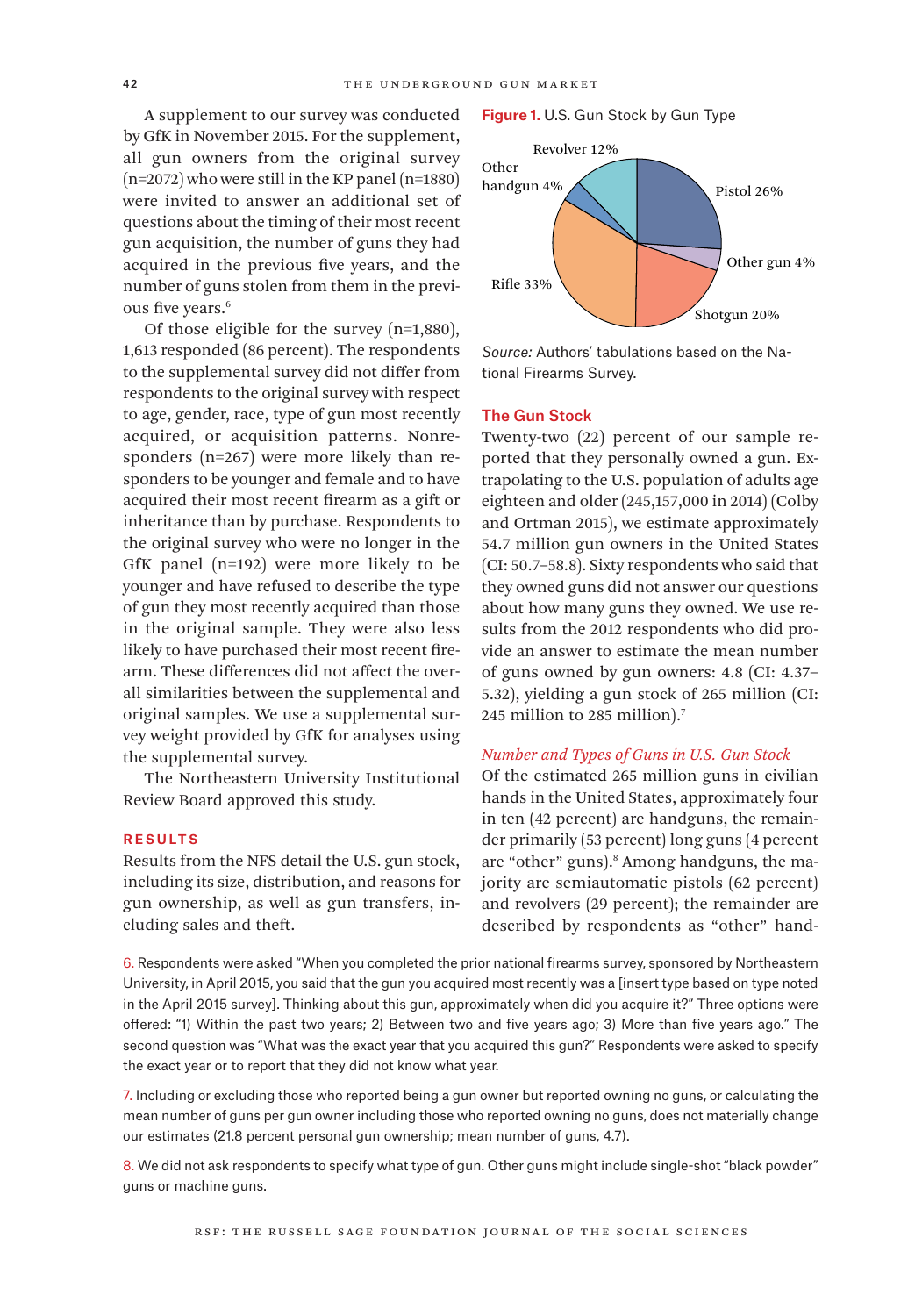



Number of Guns  $-1$ -10  $-10$  -20  $-20$  -30  $-30$  -62  $-62$  62-142

*Source:* Authors' tabulations based on the National Firearms Survey.

guns. Approximately six in ten long guns (62 percent) are rifles and four in ten (38 percent) are shotguns (see figure 1).

#### *Distribution of Gun Ownership*

Gun-owning respondents owned an average of 4.8 firearms (range: 1 to 140); the median gun owner reported owning approximately two guns. As seen in figure 2, approximately half (48 percent) of gun owners report owning one or two guns, accounting for 14 percent of the total U.S. gun stock, while those who own ten or more (8 percent), own 39 percent. Put another way, half of the gun stock (approximately 130 million guns) is owned by approximately 86 percent of gun owners, and the other half is owned by 14 percent (14 percent of gun owners equals 7.6 million adults, or 3 percent of the adult U.S. population).<sup>9</sup>

# *Distribution of Gun Ownership, by Gun Type*

Although the majority of guns in the U.S. gun stock are long guns, in terms of the distribution of gun types, only one in five gun owners (21 percent) own long guns only, 25 percent of gun owners own handguns only (2 percent report own "other guns" only), and half of gun owners own both handguns and long guns (44 percent) or handguns, long guns, and other guns (6 percent). The remainder of gun owners (4 percent) reported owning either "other guns" along with handguns or long guns, or

9. About one quarter (22 percent) of gun owners reported that one of the primary reasons they owned a firearm was as part of a collection, although the large majority of those who cited owning guns for a collection also cited other reasons for owning (for example, 72 percent of collectors also said they owned guns for protection). Not surprisingly, gun collectors owned more guns than those who do not collect guns (ten versus three guns), and gun collectors accounted for most of the upper range of number of guns owned (noncollectors owned one to forty-three guns; collectors owned between one and 140).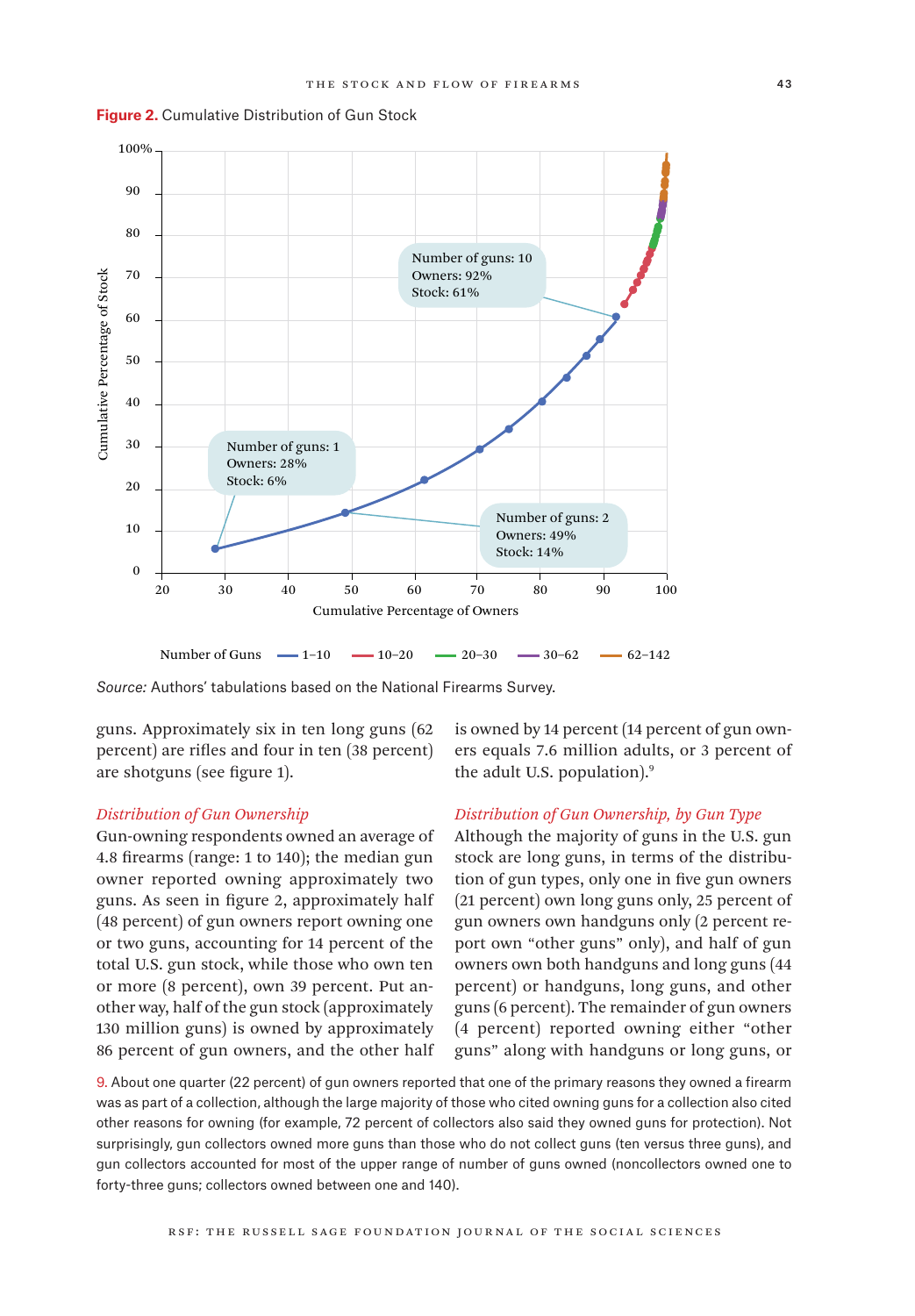**Figure 3.** U.S. Gun Ownership by Number and Type of Firearm



*Source:* Authors' tabulations based on the National Firearms Survey.

did not specify.<sup>10</sup> Among those who own handguns only, two-thirds (67 percent) own one gun; for those owning long guns only, 43 percent own only a single gun (see figure 3).

# *Distribution of Gun Ownership by Gun Owner Demographics*

Table 1 describes the demographic characteristics of respondents who own handguns only, long guns only, and both handguns and long guns (for simplicity of presentation, it does not include the small number of respondents (ninety-one) who are not in one of these three categories). The demographic characteristics of gun owners have been well established in multiple surveys. Consistent with these surveys, we find that gun owners overall are disproportionately male, white, older, non-urban, and from the South.

Differences among gun owners emerge, however, when those who own handguns only and those who own long guns only are compared with those who own both types. Handgun-only owners, in particular, appear to be a distinct group: they are more likely to be female, nonwhite, and living in urban areas, and are less likely to have grown up in a house

with a gun compared to other gun owners. For example, whereas approximately 20 percent of long gun owners are female, among gun owners who own handguns only, 43 percent are women, versus 13 percent of long gun owners and 14 percent of those who own both.

# *Reasons for Gun Ownership*

Almost two in three gun owners (63 percent) reported that one of the primary reasons they own their guns is for protection against people (not shown). Three-quarters of handgun owners (76 percent) reported that they owned one primarily for protection (not shown). Other reasons include hunting (40 percent), collecting (34 percent), sporting use (28 percent), protection against animals (20 percent), and some other reason (40 percent). Other reasons volunteered by respondents included gift or inheritance or the right to have them (see table 2).

Reasons for ownership varied significantly depending on the types of guns respondents owned (handguns only, long guns only, or both) and demographic characteristics. Overall, those who own only handguns or both handguns and long guns were similar to one another with respect to protection, whereas those who own only long guns and those who own both were similar with respect to hunting and sporting use. For example, almost 80 percent of people who own handguns cite protection against strangers as a reason for ownership, as do 72 percent of those who own both handguns and long guns, but only 31 percent of those who own only long guns do. Likewise, 2 percent of those who only own handguns report that hunting is a primary reason for gun ownership, while 57 percent of those who only own long guns and 55 percent of those who own handguns and long guns do.

Across demographic characteristics, female gun owners were more likely than their male counterparts to report owning any gun for protection and less likely to report owning a gun for any other reasons (see table 2). Reasons for ownership were relatively consistent across age groups, although owning a gun for protection was less common among older gun owners,

10. Other guns may include single-shot black powder guns or machine guns.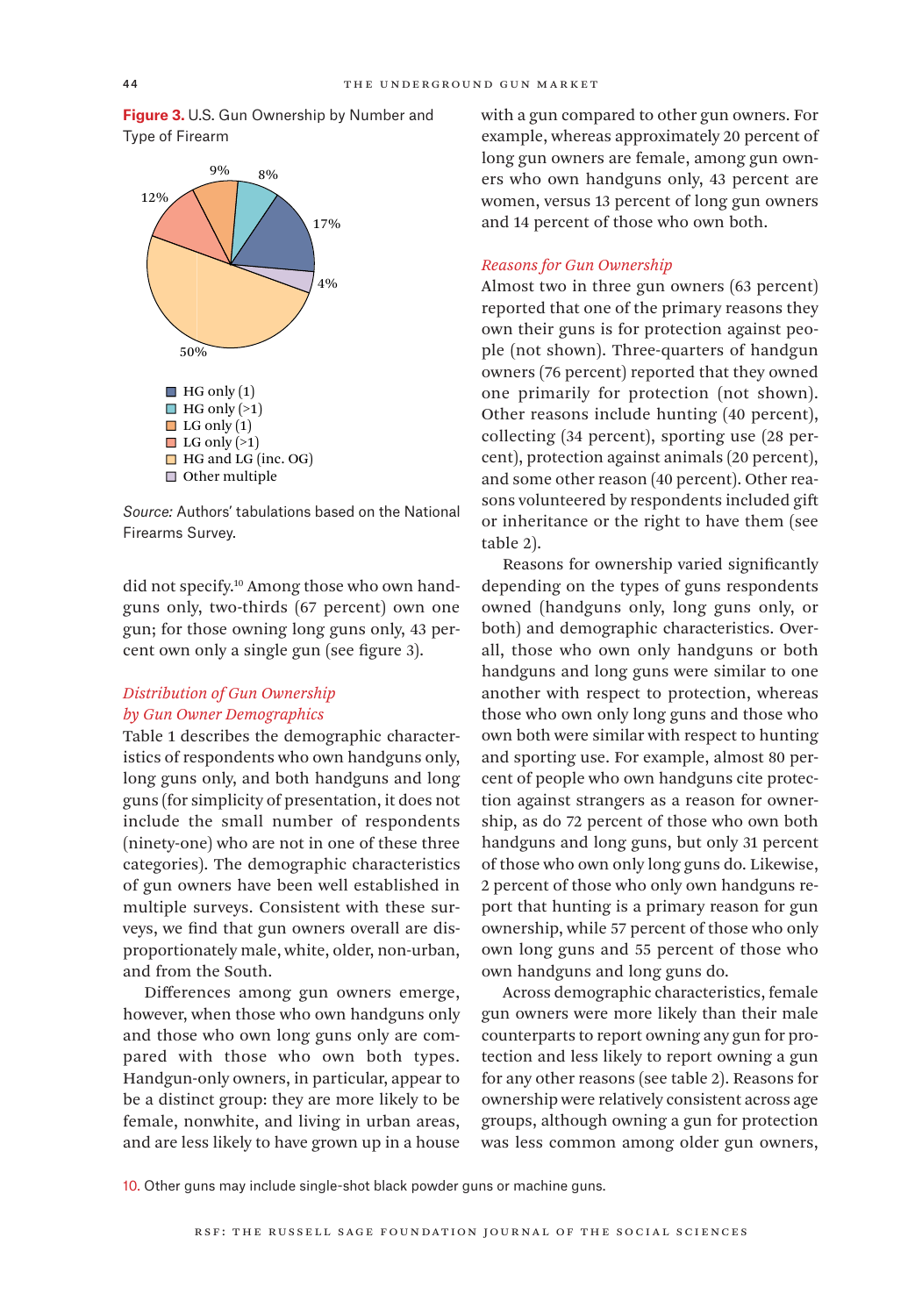| Demographic (Percent Total      | Any     | Handgun | Long Gun       |             |
|---------------------------------|---------|---------|----------------|-------------|
| <b>Survey Population)</b>       | Firearm | Only    | Only           | <b>Both</b> |
| All respondents                 | 22      | 6       | 5              | 11          |
| Age                             |         |         |                |             |
| Eighteen to twenty-nine (19.1)  | 13      | 3       | 4              | 6           |
| Thirty to forty-four (23.5)     | 21      | 6       | 4              | 10          |
| Forty-five to fifty-nine (28.2) | 24      | 6       | 5              | 13          |
| Sixty or older (29.2)           | 25      | 6       | 5              | 14          |
| Sex                             |         |         |                |             |
| Male (48.3)                     | 32      | 7       | 8              | 18          |
| Female (51.7)                   | 12      | 5       | $\overline{2}$ | 5           |
| Race                            |         |         |                |             |
| White (70.5)                    | 25      | 5       | 6              | 13          |
| Hispanic (11.7)                 | 16      | 6       | 3              | 7           |
| Black (11.0)                    | 14      | 8       | $\mathbf 1$    | 5           |
| Multiracial (1.4)               | 25      | 4       | 6              | 15          |
| Other (5.5)                     | 8       | 3       | $\leq$ 1       | 5           |
| <b>Marital status</b>           |         |         |                |             |
| Married (54.0)                  | 26      | 6       | 6              | 14          |
| Never married (23.6)            | 12      | 3       | 3              | 5           |
| Divorced (9.2)                  | 23      | 6       | 5              | 12          |
| Living with partner (6.9)       | 19      | 6       | 4              | 9           |
| Widowed (5.4)                   | 21      | 5       | 4              | 12          |
| Separated (1.0)                 | 24      | 14      | $\overline{2}$ | 8           |
| <b>Community</b>                |         |         |                |             |
| Urban (23.0)                    | 15      | 6       | 3              | 7           |
| Suburban (50.3)                 | 19      | 6       | 4              | 10          |
| Rural (26.1)                    | 33      | 5       | 9              | 19          |
| <b>Education</b>                |         |         |                |             |
| Less than high school (10.5)    | 11      | 4       | 3              | 5           |
| High school (29.5)              | 23      | 6       | 5              | 12          |
| Some college (28.6)             | 26      | 6       | 5              | 15          |
| College (31.4)                  | 20      | 5       | 5              | 10          |
| <b>Annual income</b>            |         |         |                |             |
| Less than 25,000 (16.9)         | 13      | 4       | 3              | $\,6\,$     |
| 25,000-59,999 (29.2)            | 22      | 6       | 5              | 11          |
| 60,000-99,999 (27.6)            | 24      | 7       | 4              | 12          |
| 100,000 or more (26.3)          | 25      | 5       | 6              | 14          |
| <b>Military service</b>         |         |         |                |             |
| Veteran (9.7)                   | 44      | 10      | 9              | 25          |
| Non-veteran (90.3)              | 19      | 5       | 4              | 10          |
| <b>Political views</b>          |         |         |                |             |
| Liberal (20.2)                  | 14      | 5       | 3              | 7           |
| Moderate (46.3)                 | 19      | 6       | 4              | 9           |
| Conservative (31.5)             | 30      | 6       | 7              | 17          |

**Table 1.** Demographic Characteristics of Gun Owners

(*continued*)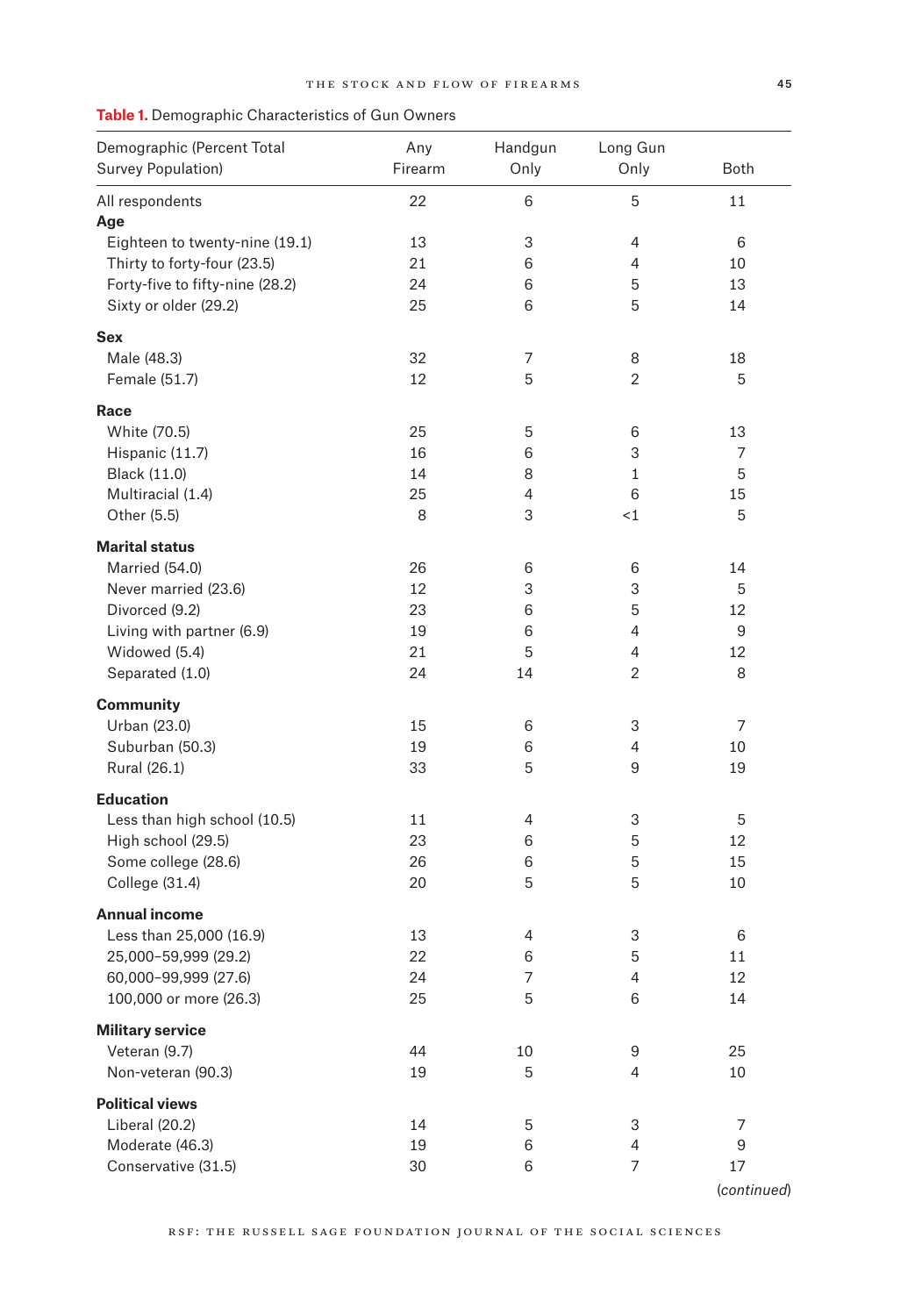| Any     | Handgun | Long Gun |             |
|---------|---------|----------|-------------|
| Firearm | Only    | Only     | <b>Both</b> |
|         |         |          |             |
| 15      | 3       | 4        | 7           |
| 23      | 4       | 6        | 12          |
| 25      | 8       | 4        | 13          |
| 20      | 5       | 4        | 11          |
|         |         |          |             |
| 19      | 5       | 7        | 9           |
| 23      | 6       | 5        | 12          |
|         |         |          |             |
| 35      | 7       | 8        | 20          |
| 9       | 4       | 2        | 3           |
| 17      | 9       | 4        | 4           |
|         |         |          |             |

#### **Table 1.** (*continued*)

*Source:* Authors' compilation based on the National Firearms Survey.

*Note:* Reported values are percentage of respondents indicating ownership of the specified firearm.

# **Table 2.** Given Reasons for Gun Ownership

|                          |        | <b>Protection From</b> |         | Other<br>Sporting |            |       |
|--------------------------|--------|------------------------|---------|-------------------|------------|-------|
|                          | People | Animals                | Hunting | Use               | Collection | Other |
| <b>Gun type</b>          |        |                        |         |                   |            |       |
| Handgun only, 1          | 0.78   | 0.10                   | 0.03    | 0.00              | 0.16       | 0.03  |
| Handgun only, >1         | 0.83   | 0.12                   | 0.01    | 0.00              | 0.18       | 0.01  |
| Long gun only, 1         | 0.36   | 0.14                   | 0.46    | 0.17              | 0.11       | 0.46  |
| Long gun only, $>1$      | 0.27   | 0.20                   | 0.65    | 0.41              | 0.21       | 0.65  |
| Handgun and long gun     | 0.72   | 0.27                   | 0.55    | 0.47              | 0.36       | 0.55  |
| <b>Sex</b>               |        |                        |         |                   |            |       |
| Male                     | 0.60   | 0.20                   | 0.49    | 0.32              | 0.37       | 0.44  |
| Female                   | 0.69   | 0.21                   | 0.32    | 0.21              | 0.28       | 0.32  |
| Age                      |        |                        |         |                   |            |       |
| Eighteen to twenty-nine  | 0.60   | 0.21                   | 0.38    | 0.26              | 0.39       | 0.38  |
| Thirty to forty-four     | 0.67   | 0.18                   | 0.41    | 0.30              | 0.38       | 0.41  |
| Forty-five to fifty-nine | 0.65   | 0.24                   | 0.41    | 0.27              | 0.33       | 0.41  |
| Sixty or older           | 0.58   | 0.18                   | 0.41    | 0.29              | 0.32       | 0.41  |
| <b>Census region</b>     |        |                        |         |                   |            |       |
| Northeast                | 0.53   | 0.18                   | 0.40    | 0.29              | 0.37       | 0.40  |
| Midwest                  | 0.55   | 0.16                   | 0.51    | 0.38              | 0.36       | 0.51  |
| South                    | 0.73   | 0.23                   | 0.37    | 0.25              | 0.28       | 0.37  |
| West                     | 0.56   | 0.18                   | 0.35    | 0.25              | 0.42       | 0.35  |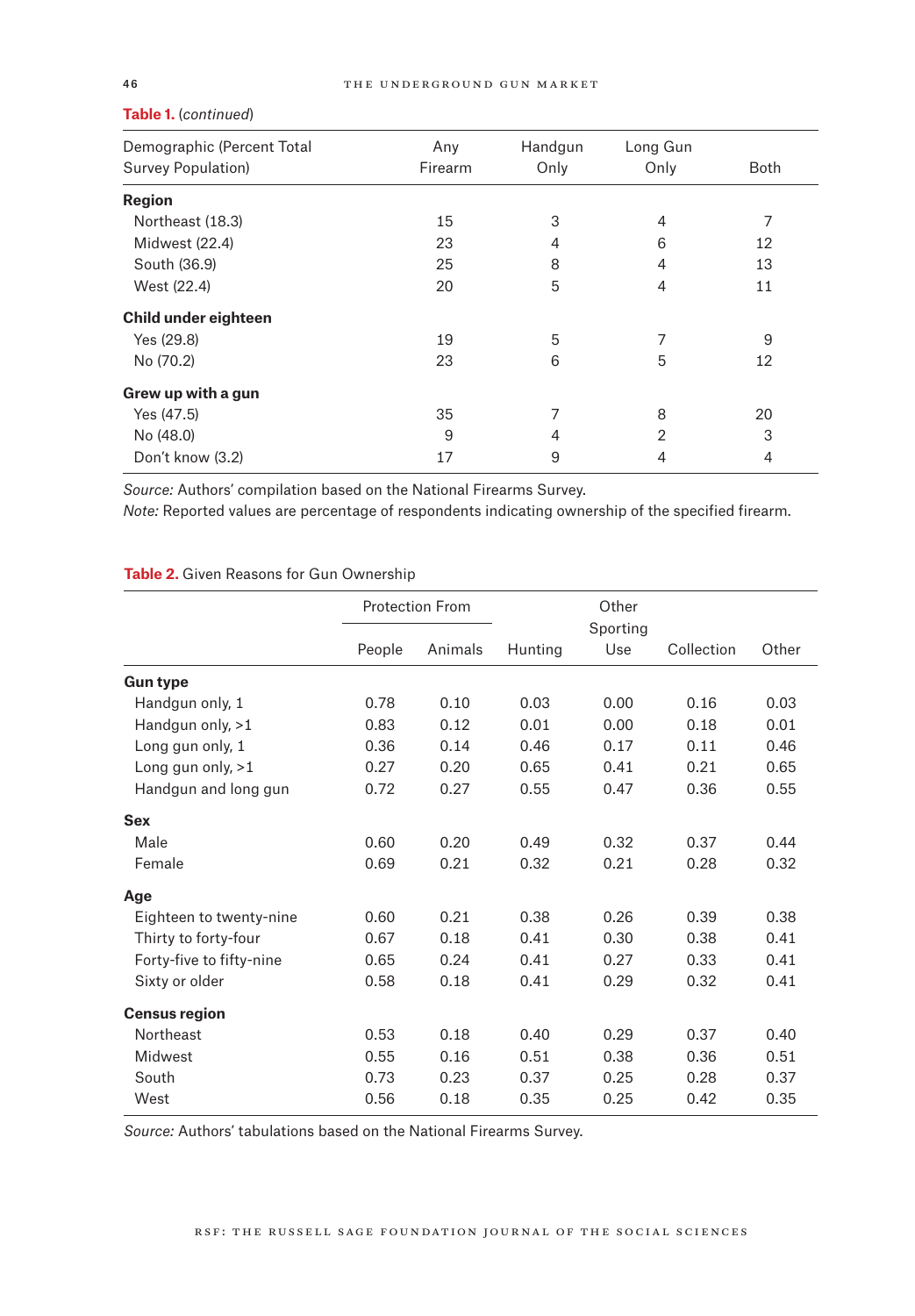and more common among those from the South.

# Gun Transfers

In addition to characterizing the stock of firearms in civilian hands, our survey provided information on the flow of guns in the United States over the past five years, including gun acquisitions, dispositions, and theft.

#### *Firearms Acquisitions*

We asked current gun owners a series of questions about the firearm they had acquired most recently. Approximately half said within the past five years (28 percent within the past two years, 21 percent between three and five years ago) and half (50 percent) more than five years ago (see tables 3, 4, and 5). Extrapolating to the U.S. population, we estimate that U.S. firearm owners acquired approximately seventy million guns in the past five years.<sup>11</sup>

The large majority of gun owners purchased their most recently acquired gun, with purchase more common for guns acquired in the past one to two years (86 percent) than for those acquired more distally (79 percent two to five years ago, 61 percent more than five years ago). Across all three periods, the most commonly acquired firearm was a handgun, with handguns constituting almost six of ten guns acquired in the past five years, and five of ten guns acquired more than five years ago. Stores (gun

stores, sporting good stores, and so on) were the most common source of purchased guns, while gifts and inheritance were the most common form of nonpurchase transfer.

Firearms most recently acquired by gun owners tended to be new rather than used (see tables 6, 7, and 8). The proportion of new guns was higher among those acquired more recently; used guns account for four of ten firearms acquired more than five years ago, but only three of ten acquired in the past two years. The majority of new guns were purchased (89 percent in the past two years, 91 percent two to five years ago, 78 percent more than five years ago). Among used guns, nearly six of ten acquired more than five years ago were not purchased, versus only one-third of those acquired within the past two years. Inherited guns constitute 40 percent of used guns acquired more than five years ago, but only 16 percent of those acquired in the past two years, mirroring a decrease in the overall share of guns obtained by inheritance from 21 percent of those acquired more than five years ago to 4 percent of those acquired in the past two years.

The cost of the most recent firearm purchased (among respondents whose most recently acquired gun was purchased) was relatively evenly distributed around the mode of \$250 to \$500 (see table 9). Overall, used guns were less expensive than new guns and guns acquired longer ago were less expensive than

11. The NFS asked respondents who reported that they were current gun owners to describe when they acquired their most recently acquired firearm still in their possession and, separately, how many guns they had acquired in the past five years (regardless of whether those guns were still in their possession). Some respondents reported that they had acquired one or more guns during the past five years even though they had previously indicated that their most recent firearm acquisition (among the guns they currently owned) took place more than five years ago. Overall, when directly asked when they had most recently acquired a gun in their possession, 49 percent of people reported doing so within the past five years, whereas 62 percent said that they had acquired one or more firearms in the past five years when prompted to provide the number of firearms acquired (irrespective of whether those guns were still in their possession). In estimating that seventy million firearms were acquired over the past five years, we privileged the stem question to mitigate the well-established phenomenon of telescoping (that is, we excluded from our five-year estimate the 23 percent of respondents who reported acquiring at least one gun in the past five years yet also indicated their last acquisition was more than five years ago) (see table A1). Including respondents who initially reported that their most recent acquisition was more than five years ago increases our estimate of the total number of guns acquired over the past five years to eightyfive million. One possible explanation for this discrepancy is the tendency to telescope, which may have inflated the latter estimate. Alternatively, since only the second question explicitly asked respondents to consider guns that are no longer in their possession, these guns may have been excluded when respondents considered the first question.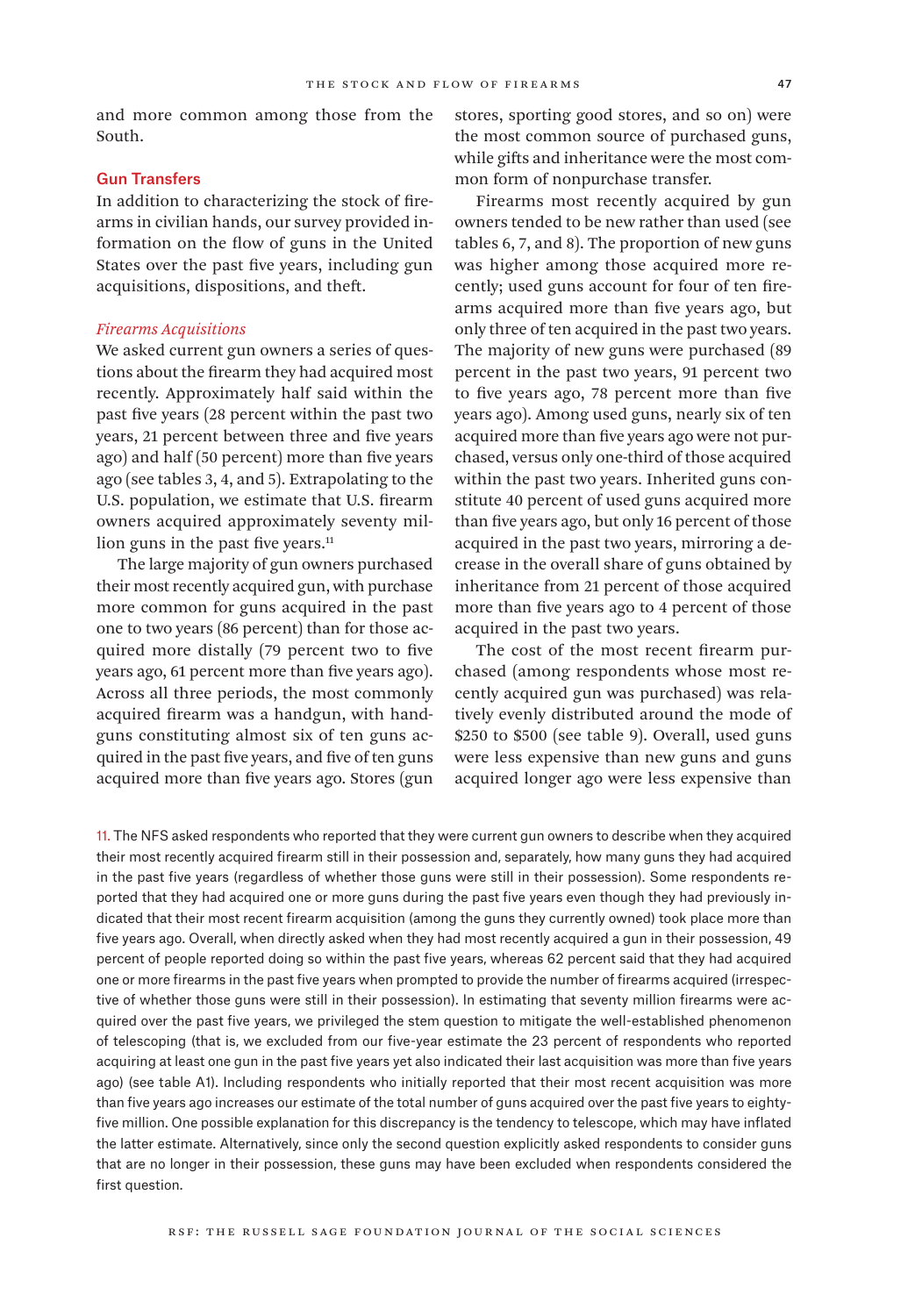|                                       | All Guns  | Handguns | Long Guns |
|---------------------------------------|-----------|----------|-----------|
|                                       | $(100\%)$ | (59%)    | (40%)     |
| Percent purchased at or from          |           |          |           |
| Any store                             | 62        | 65       | 54        |
| Family                                | 2         | 3        | 1         |
| Friend or acquaintance                | 6         | 6        | 7         |
| Gun show                              | 4         | 3        | 5         |
| Pawn shop                             | 5         | 4        | 6         |
| Online                                | 2         | 2        | 2         |
| Other                                 | 3         | 3        | 4         |
| All purchased firearms                | 84        | 86       | 79        |
| <b>Percent nonpurchased transfers</b> |           |          |           |
| Gift                                  | 8         | 8        | 9         |
| Inheritance                           | 4         | 3        | 8         |
| Trade                                 | 0         | Ω        | $\Omega$  |
| Other                                 | 5         | 4        | 6         |
| All nonpurchased firearms             | 17        | 15       | 23        |
| All transfers                         | 100       |          |           |

**Table 3.** Distribution of Where Current Owners Acquired Most Recent Firearm, Less Than Two Years (28 Percent)

*Source:* Authors' tabulations based on the National Firearms Survey.

**Table 4.** Distribution of Where Current Owners Acquired Most Recent Firearm, Two to Five Years Prior (21 Percent)

|                                       | All Guns<br>$(100\%)$ | Handguns<br>(60%) | Long Guns<br>(39%) |
|---------------------------------------|-----------------------|-------------------|--------------------|
| Percent purchased at or from          |                       |                   |                    |
| Any store                             | 54                    | 48                | 58                 |
| Family                                | 3                     | 2                 | 4                  |
| Friend or acquaintance                | 9                     | 11                | 8                  |
| Gun show                              | 3                     | 4                 | 2                  |
| Pawn shop                             | 6                     | 7                 | 3                  |
| Online                                | 1                     |                   | 2                  |
| Other                                 | 3                     | 3                 | 4                  |
| All purchased firearms                | 79                    | 76                | 81                 |
| <b>Percent nonpurchased transfers</b> |                       |                   |                    |
| Gift                                  | 11                    | 16                | 8                  |
| Inheritance                           | 8                     | 6                 | 9                  |
| Trade                                 | 1                     | O                 | 0                  |
| Other                                 |                       | 2                 | 6                  |
| All nonpurchased firearms             | 21                    | 24                | 19                 |
| All transfers                         | 100                   |                   |                    |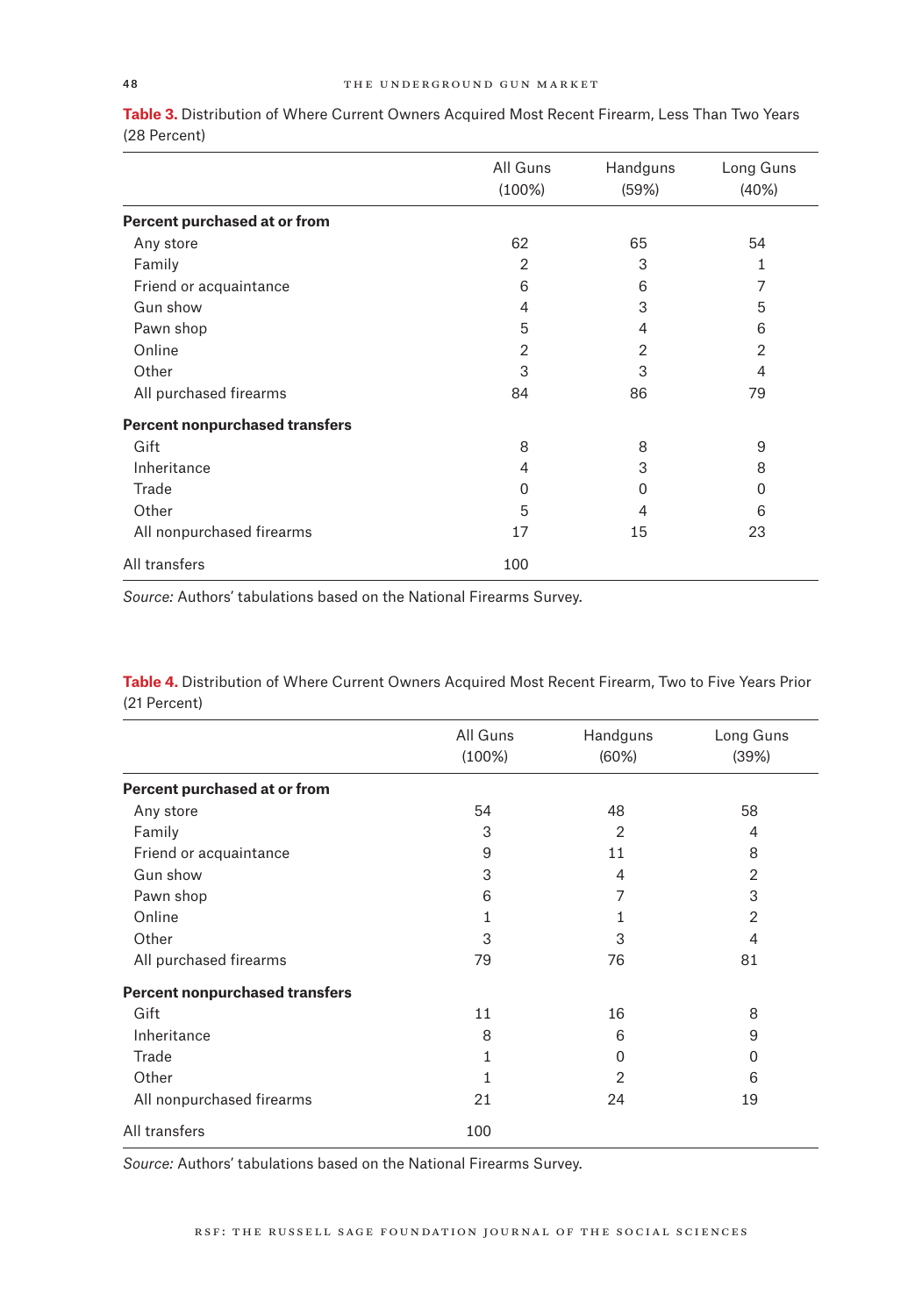|                                       | All Guns       | Handguns | Long Guns |
|---------------------------------------|----------------|----------|-----------|
|                                       | $(100\%)$      | (51%)    | (48%)     |
| Percent purchased at or from          |                |          |           |
| Any store                             | 42             | 42       | 42        |
| Family                                | 3              | 2        | 3         |
| Friend or acquaintance                | 7              | 9        | 5         |
| Gun show                              | $\overline{2}$ | 3        | 2         |
| Pawn shop                             | 3              | 4        | 2         |
| Online                                | ${<}1$         | 1        | 0         |
| Other                                 | 3              | 4        | 2         |
| All purchased firearms                | 61             | 65       | 57        |
| <b>Percent nonpurchased transfers</b> |                |          |           |
| Gift                                  | 15             | 13       | 15        |
| Inheritance                           | 21             | 17       | 25        |
| Trade                                 | $\Omega$       | 0        | 1         |
| Other                                 | 3              | 4        | 2         |
| All nonpurchased firearms             | 39             | 34       | 43        |
| All transfers                         | 100            |          |           |

**Table 5.** Distribution of Where Current Owners Acquired Most Recent Firearm, More Than Five Years Prior (50 Percent)

*Source:* Authors' tabulations based on the National Firearms Survey.

**Table 6.** Percentage of Where Current Owners' Most Recent Transfer Occurred, Less Than Two Years (28 Percent)

|                                       | <b>Percent Transfers</b> | <b>New</b> | Used  |
|---------------------------------------|--------------------------|------------|-------|
|                                       | $(100\%)$                | (71%)      | (26%) |
| Percent purchased at or from          |                          |            |       |
| Any store                             | 62                       | 78         | 16    |
| Family                                | 2                        | $\Omega$   | 6     |
| Friend or acquaintance                | 6                        | 1          | 19    |
| Gun show                              | 4                        | 3          | 6     |
| Pawn shop                             | 5                        | 2          | 11    |
| Online                                | 2                        | 1          | 5     |
| Other                                 | 3                        | 3          | 4     |
| All purchased firearms                | 84                       | 89         | 67    |
| <b>Percent nonpurchased transfers</b> |                          |            |       |
| Gift                                  | 8                        | 6          | 12    |
| Inheritance                           | 4                        | 0          | 16    |
| Trade                                 | 0                        | 0          | 0     |
| Other                                 | 5                        | 5          | 5     |
| All nonpurchased firearms             | 17                       | 11         | 33    |
| All transfers                         | 100                      |            |       |
|                                       |                          |            |       |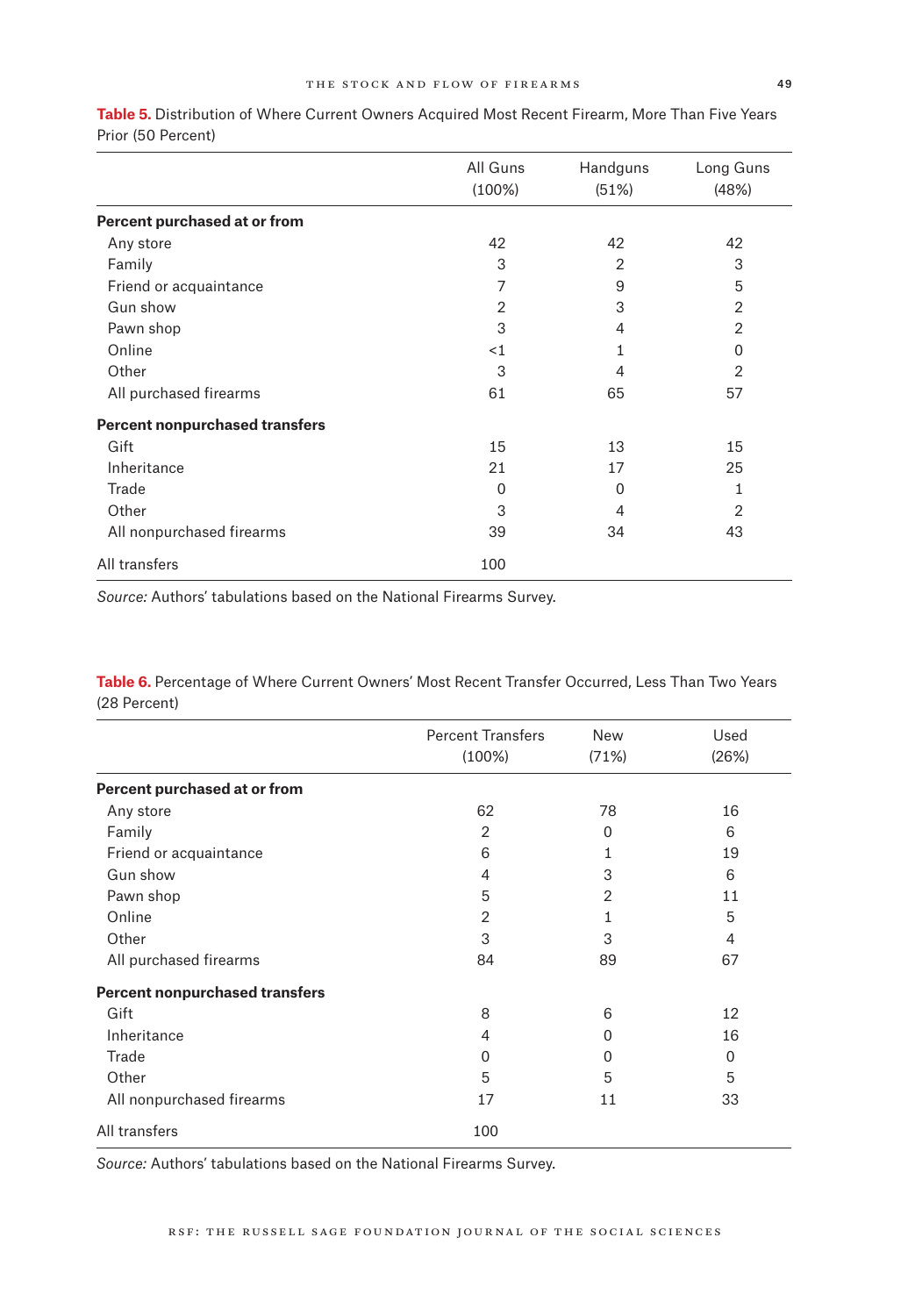|                                       | <b>Percent Transfers</b> | <b>New</b> | Used           |
|---------------------------------------|--------------------------|------------|----------------|
|                                       | $(100\%)$                | (61%)      | (37%)          |
| Percent purchased at or from          |                          |            |                |
| Any store                             | 54                       | 79         | 10             |
| Family                                | 3                        | 1          | 6              |
| Friend or acquaintance                | 9                        | 1          | 23             |
| Gun show                              | 3                        | 3          | 3              |
| Pawn shop                             | 6                        | 3          | 10             |
| Online                                | 1                        |            | $\overline{2}$ |
| Other                                 | 3                        | 3          | 2              |
| All purchased firearms                | 79                       | 91         | 56             |
| <b>Percent nonpurchased transfers</b> |                          |            |                |
| Gift                                  | 11                       | 9          | 20             |
| Inheritance                           | 8                        | 0          | 20             |
| Trade                                 | 1                        | 0          | 1              |
| Other                                 | 1                        | 1          | $\Omega$       |
| All nonpurchased firearms             | 21                       | 10         | 41             |
| All transfers                         | 100                      |            |                |

**Table 7.** Percentage of Where Current Owners' Most Recent Transfer Occurred, Two to Five Years Prior (21 Percent)

*Source:* Authors' tabulations based on the National Firearms Survey.

**Table 8.** Percentage of Where Current Owners' Most Recent Transfer Occurred, More Than Five Years Prior (50 Percent)

|                                       | <b>Percent Transfers</b> | <b>New</b>   | Used           |
|---------------------------------------|--------------------------|--------------|----------------|
|                                       | $(100\%)$                | (71%)        | (26%)          |
| Percent purchased at or from          |                          |              |                |
| Any store                             | 42                       | 69           | 9              |
| Family                                | 3                        | $\Omega$     | 6              |
| Friend or acquaintance                | 7                        |              | 15             |
| Gun show                              | $\overline{2}$           | 3            | $\overline{2}$ |
| Pawn shop                             | 3                        |              | 5              |
| Online                                | 1                        |              | 0              |
| Other                                 | 3                        | 4            | 3              |
| All purchased firearms                | 61                       | 78           | 40             |
| <b>Percent nonpurchased transfers</b> |                          |              |                |
| Gift                                  | 15                       | 14           | 15             |
| Inheritance                           | 21                       | 3            | 41             |
| Trade                                 | 0                        | <sup>0</sup> | 1              |
| Other                                 | 3                        | 3            | 2              |
| All nonpurchased firearms             | 39                       | 20           | 59             |
| All transfers                         | 100                      |              |                |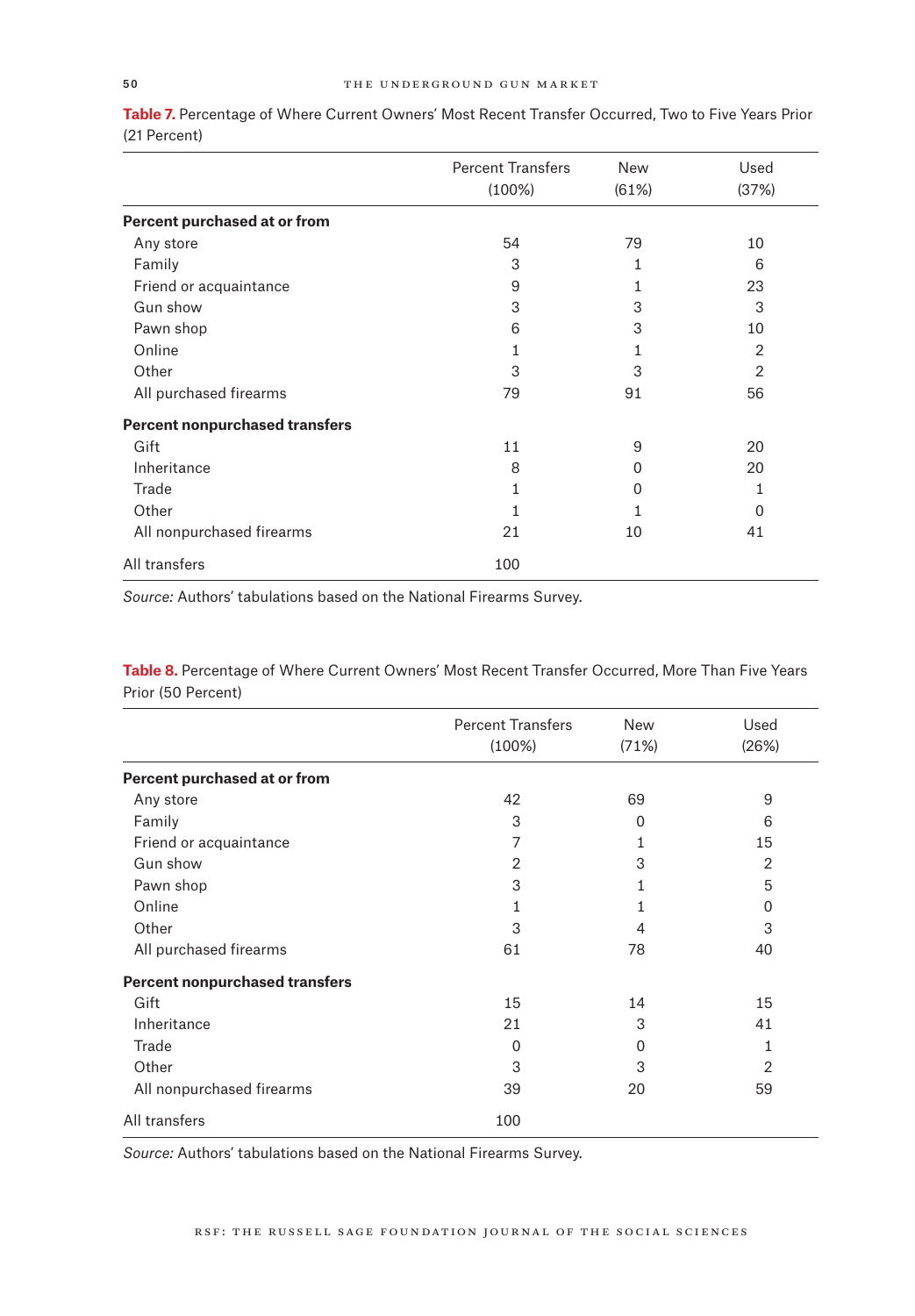|                           | $$0 - 99$ | $$100-249$ | $$250 - 499$ | \$500-999 | $$1,000$ or<br>more |
|---------------------------|-----------|------------|--------------|-----------|---------------------|
| All                       |           |            | 48.1         | 25.1      |                     |
|                           | 4.2       | 18.0       |              |           | 4.6                 |
| Handguns                  | 3.1       | 14.3       | 50.3         | 29.6      | 2.7                 |
| Long guns                 | 5.1       | 22.8       | 45.4         | 19.3      | 7.5                 |
| <b>New</b>                | 2.5       | 14.3       | 49.9         | 28.0      | 5.3                 |
| Used                      | 9.1       | 29.1       | 41.9         | 17.3      | 2.7                 |
| Five years or less        | 2.3       | 11.6       | 48.6         | 30.2      | 7.4                 |
| More than five years      | 6.9       | 26.1       | 46.7         | 18.6      | 1.7                 |
| Protection from strangers | 3.6       | 15.3       | 51.0         | 27.1      | 3.1                 |
| Hunting                   | 4.2       | 24.5       | 45.7         | 18.9      | 6.7                 |
| Sport shooting            | 6.7       | 15.3       | 48.9         | 25.2      | 5.0                 |
| Collection                | 2.6       | 17.7       | 42.4         | 28.2      | 9.0                 |

**Table 9.** Cost of Purchased Firearms, in U.S. Dollars

*Source:* Authors' tabulations based on the National Firearms Survey.

*Note:* All figures in percentages.

those purchased more recently. The most commonly cited reason for buying a firearm was self-protection, a reason more common for those purchased within the last five years (43 percent) than more than five years ago (35 percent).

# *Firearm Dispositions*

Approximately 5 percent of gun owners reported that they had sold or otherwise gotten rid of a gun in the past five years (the average number of guns disposed of was two). Of these, the large majority (71 percent) had sold the gun they disposed of most recently, 13 percent had given the gun as a gift, and 10 percent had traded it for something else. A few who had disposed of a gun (1 percent) reported having gotten rid of it in a buy-back program. When gun owners sold guns, they most often sold them to a friend directly (35 percent) or to a gun dealer (32 percent), 12 percent reporting that they had sold the gun via an online advertisement and another 14 percent having sold it to a family member (not shown).

## *Firearm Theft*

Approximately 2.4 percent of gun owners (CI: 1.6–3.6) reported having had one or more stolen from them in the past five years, the mean number at 1.9 (a range of 1 to 6). Assuming that theft was evenly distributed across the years, we estimate that approximately 2.3 million

guns were stolen over the past five years (five hundred thousand annually).

# Discussion

In 1994, when the National Survey of Private Ownership of Firearms (NSPOF) was conducted, Philip Cook and Jens Ludwig estimated an approximate 192 million guns in the hands of U.S. civilians (1997). In 2015, we estimate that that number has grown by more than seventy million to approximately 265 million. The guns acquired over the past twenty years are disproportionately handguns, the share of which in the total gun stock is now 42 percent, versus approximately 33 percent in 1994.

The shift we observe in the gun stock toward a greater proportion of handguns may reflect the decline in hunting and a change in motivations for firearm ownership and use (Smith 2001). Indeed, a perceived, and growing, need for self-protection appears to drive contemporary gun ownership in the United States (Pew Research Center 2013). Consistent with our finding that the majority of the guns that have been added to the gun stock are handguns and that gun owners in 2015 were more likely than gun owners in 1994 to report that they owned any handgun primarily for selfprotection (76 percent versus 48 percent), we find that almost 70 percent of gun owners report that a primary reason for owning a gun is protection against people. Consistent with this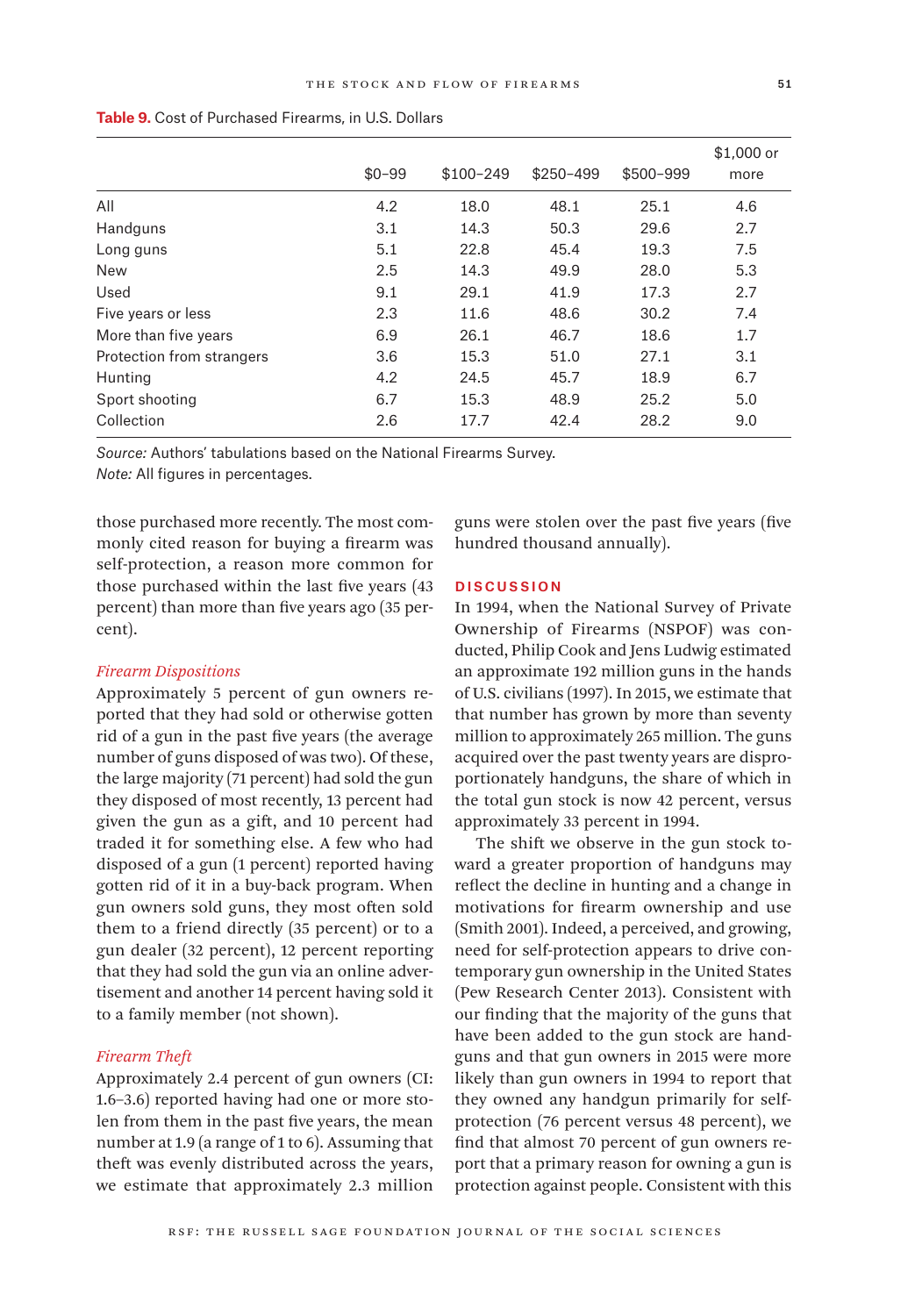trend, we find that respondents who owned only handguns were just as likely to live in an urban environment as a rural one, and to be demographically more diverse than owners of long guns (who, as a group, are more likely to be white, male, and rural).

Not only are there many more guns overall, there are also more gun owners (approximately 55 million from the NFS compared to approximately 44 million from the NSPOF), although the percentage of the adult population that owns guns has declined from 25 percent in the 1994 NSPOF (no confidence interval provided), to 22 (CI: 21-24) percent in 2015.<sup>12</sup> Indeed, gun owners today each own, on average, more guns (4.8 in the NFS versus approximately 4.3 in the NSPOF). Moreover, gun ownership appears to be somewhat more concentrated in 2015 than it was in 1994: the top 20 percent of gun owners owned 55 percent of the gun stock in 1994; they now own 60 percent.

In the absence of a gold standard against which to compare our estimates (of the sort that would render survey-based estimates largely unnecessary), two sources of administrative data—from the ATF and FBI—provide an opportunity to grossly validate results (ATF 2015; FBI 2016). Firearm manufacturing and import-export data available from the ATF suggest that, from 1899 through 2013 (the last year for which data are available), approximately 363 million firearms have been available for sale in the United States (see table A1).<sup>13</sup> Although guns are highly durable, it is reasonable to expect that every year some fraction is permanently removed from the marketplace through seizure, irrecoverable loss, or breakage. Following Cook, applying a 1 percent per year depreciation (permanent removal from use) rate to the available manufacturing data yields an estimated gun stock in 2013 of approximately 270 million (Cook 1993; Cook and Goss 2014). Assuming the number of guns was added to the market in 2014 (the last full year before our survey) was the same as the number added in 2015 (sixteen million, the largest number of guns manufactured or imported in U.S. history), the estimate of the U.S. gun stock (using the ATF data) increases to 285 million, close to the 265 million we estimate from our survey.<sup>14</sup>

Our estimate that approximately seventy million firearms changed hands within the past five years is also broadly consistent with estimates derived separately using—first—ATF data on firearm manufacturing, imports, and exports (which should track our estimates of new firearms acquired), and—second—National Instant Criminal Background Check System (NICS) background check data (which should correspond to the number of people who acquired firearms and underwent a background check). Given the percentage of people in the NFS who report that their most recently acquired gun was new (rather than used) and assuming that new guns correspond to the firearms that the ATF report enumerates, the total number of firearms acquired over the past five years should be approximately eighty-two mil-

12. A similar decline has been reported from the General Social Survey, in which personal gun ownership declined from 28 percent in 1994 to 22 percent in 2014 (Smith and Son 2015).

13. The data series presented in table A1 combines a summary (1899–1968), assembled from ATF reports on manufacturing plus imports (Newton and Zimring 1968), ATF data compiled by Gary Kleck (1969–1986, 1991), and the remainder from online ATF data (ATF 2015).

14. The NSPOF estimate of 192 million guns in 1994 is also remarkably consonant with ATF data up to 1994, applying the same 1 percent annual removal from market estimate. However, our estimate is 30 percent, not 15 percent lower than ATF figures. The estimate of approximately 270 million guns from our 2004 random digit dial telephone survey, appears to be an overestimate. Extrapolating from surveys to the U.S. population, especially for relatively rare events (such as owning an extremely large number of guns), has been shown to have the potential to lead to large overestimates. In the 2004 survey, two factors came into play: first, by 2004 RDD surveys were increasingly plagued, as our survey was, by low response rates, suggesting the possibility that even with the application of poststratification weights, results may not have been generalizable (and thus suitable for extrapolation) to the U.S. population. Second, because ownership of large numbers of guns is relatively uncommon, our estimates of the gun stock were sensitive to the inclusion (or exclusion) of respondents who reported that they owned large numbers of guns.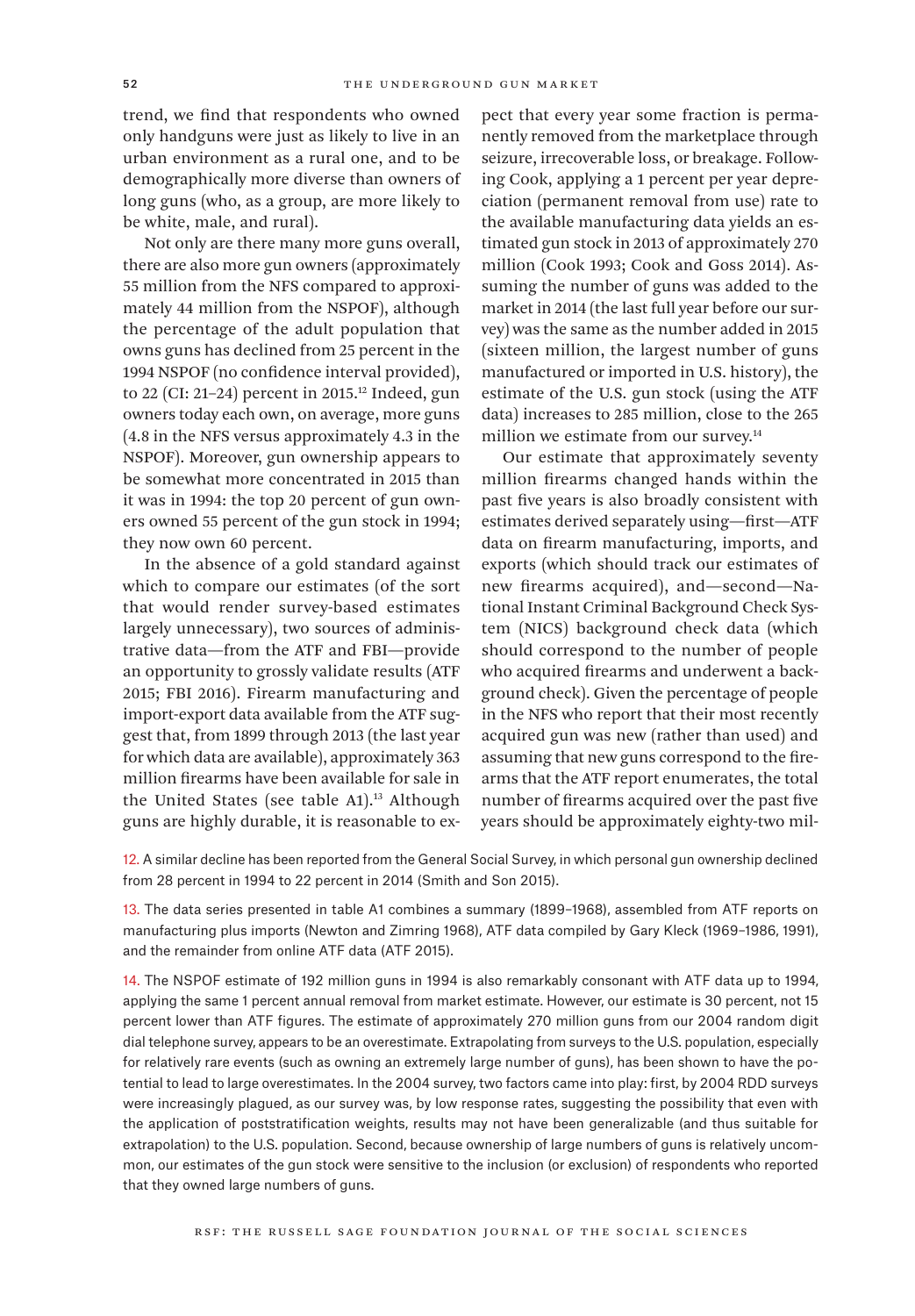lion.15 Our estimates based on ATF data may be an underestimate because they were calculated based on commerce data from a five-year period ending in 2013, the most recent year for which ATF data were available (and sales have been accelerating upward). Nonetheless, our estimates using NICS data are remarkably similar: eighty-three million (derived using our published finding that approximately 75 percent of gun owners who acquired their most recent firearm within the past five years underwent a background check for that acquisition, not shown).16

Our estimate of the number of guns stolen annually also squares well with external data sources, although our estimate that five hundred thousand guns are stolen annually is somewhat higher than the most recent gun theft estimate (233,000) reported from the NCVS. Overall, however, the number of guns stolen appears to have remained relatively stable over time. In the late 1980s, the NCVS estimated that approximately 340,000 firearms were stolen each year. Using data from the NSPOF, combined with data from a state-level survey that estimated the number of guns stolen per theft incident in that state, Cook and Ludwig estimate that slightly fewer than five hundred thousand guns per year were stolen in the United States in the mid-1990s.

The NFS used an existing probability-based online panel (KnowledgePanel) to examine U.S. gun ownership, whereas our 2004 survey and the NSPOF both relied on random digit dialing. It is possible that online panel surveys and random-digit dial (RDD) surveys elicit systematically different responses from survey participants, suggesting that comparisons over time (and across survey modes) should be undertaken with some caution. Even if it were possible (or desired) to conduct an RDD survey about gun ownership today, such a survey would be unlikely to be comparable to surveys from 1994 or 2004 due to increasingly poor response rates on telephone surveys (Link et al. 2008). Moreover, probability-based online samples have been found to reduce social desirability bias and yield more accurate results than telephone surveys (Chang and Krosnick 2009).

Although the NFS is thus likely to produce a good estimate of firearms in civilian hands, as well as to accurately characterize the flow of guns and other characteristics of gun ownership, some gun owners may nevertheless have chosen not to report their gun ownership on a survey, and some non–gun owners may have reported owning guns when in fact they do not. What evidence there is, however, suggests that gun owners appear to respond accurately with respect to their firearm ownership on surveys. Studies that have validated survey reports of gun ownership against administrative data have reported low levels of

15. Missing answers as to whether the most recently acquired gun was new (as opposed to used) were imputed, based on the assumption that the 3 percent of respondents with missing data with respect to whether their most recently acquired firearm was new or old, were missing at random. The estimate we arrive at using ATF data is higher (ninety-one million versus seventy million) if we do not restrict respondents to those who indicated in a stem question that they had acquired the last firearm currently in their possession within the past five years. The reason for this is that some of these respondents indicated that they had acquired a nonzero number of firearms in the past five years when asked directly how many firearms they had acquired regardless of whether they still had the firearm in their possession. Incorporating these respondents' answers into our estimate of the gun flow increased the estimate we arrived at using ATF data because the flow of all guns (both new and used) is derived by dividing the ATF enumeration of new guns by the percentage of new guns that our respondents reported were acquired in the past five years (and, ignoring the stem question restriction decreased the percentage of new guns from 68 percent to 62 percent).

16. If respondents were not required to indicate in the stem question that their most recently acquired firearm was acquired within the past five years, 69 percent of gun owners reported having undergone a background check with respect to their most recently acquired gun (and therefore the estimate of the number of firearms acquired over the past five years increases to ninety-one million). This number is likely to be an underestimate given that each NICS background check may result in the acquisition of more than one firearm (for additional details regarding background check data, see Miller, Hepburn, and Azrael 2017).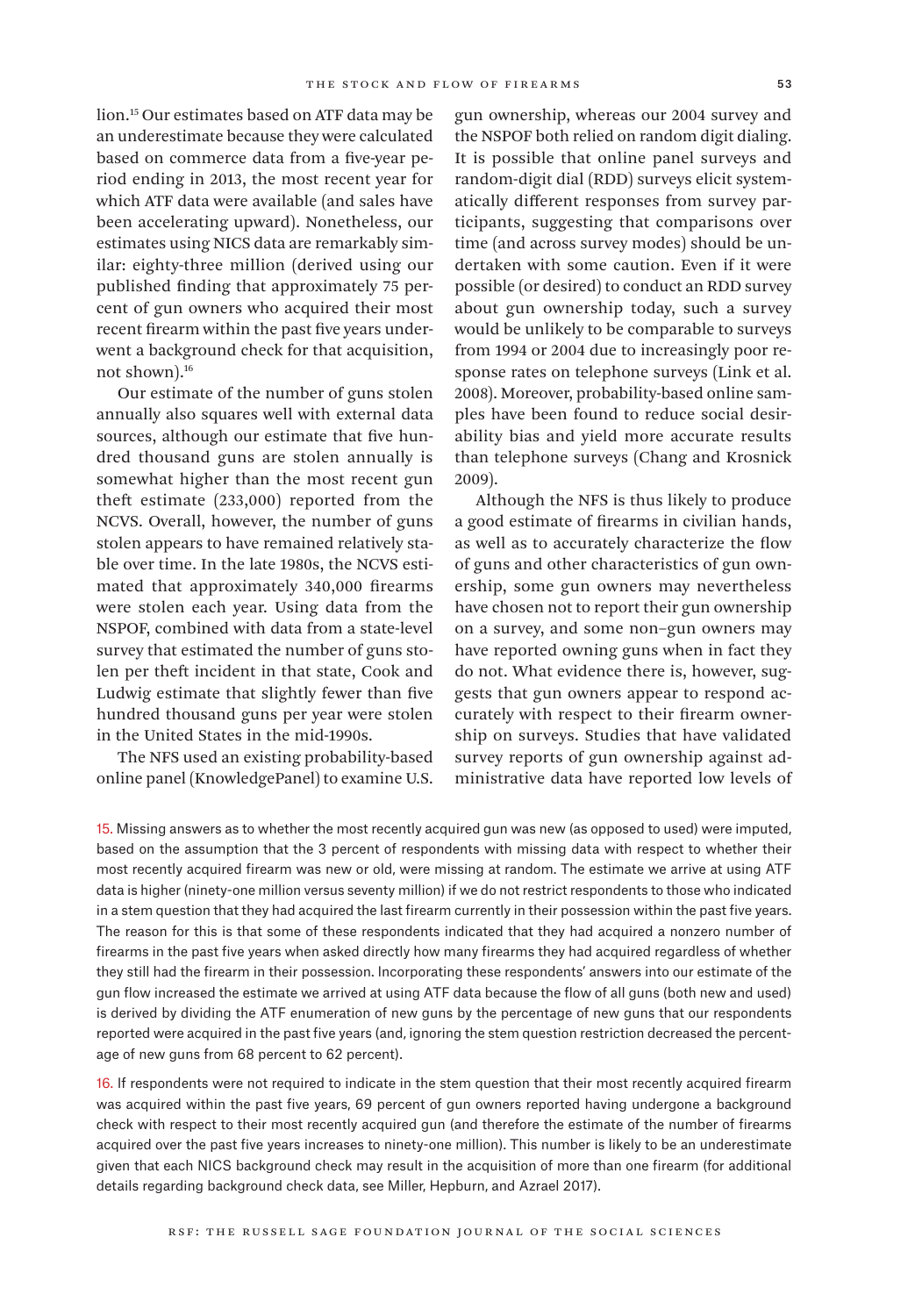false negative reports (approximately 10 percent), and virtually no false positive reports (Kellermann et al. 1990; Rafferty et al. 1995). In the NFS, fewer than 1 percent of respondents refused to answer our stem question about household gun ownership, and none refused the subsequent question regarding whether they personally owned a gun. Nonetheless, it is likely that some groups of gun owners (such as those who possess firearms illegally, such as someone with a felony conviction), are not reflected in our estimates, and possible that nonresponse to some questions may affect the validity of our findings if those choosing not to answer a question differed systematically from those who did. Given that 2 percent or fewer of respondents refused to answer the vast majority of our questions about firearms, nonresponse bias among those in our survey is unlikely to have had a material influence on our findings.

## **CONCLUSION**

As of 2015, we estimate approximately 265 million guns in the U.S. civilian gun stock, an increase of approximately seventy million guns since the mid-1990s. Over that time, the proportion of handguns in the gun stock—most often bought for self-protection—has grown (to more than 40 percent), as has the proportion of gun owners who own both handguns and long guns (to more than 75 percent). Although the proportion of U.S. adults who report owning guns has declined only modestly, from 25 percent in 1994 to 22 percent in 2015, fewer men own them (32 percent in 2015 versus 42 percent in 1994), slightly more women do (12 percent in 2015 versus 9 percent in 1994), and owners in general are more likely to have

more guns (the mean number increased from four to five). Despite the increase in the average number of guns, the median owner owns only two (28 percent own one and 31 percent own two, accounting for 14 percent of the total U.S. stock); the 8 percent of all owners who own ten or more account for 39 percent of the gun stock (and 14 percent of owners own half the U.S. stock).

With respect to firearm transfers, we estimate that approximately seventy million firearms changed hands within the past five years, a number broadly consistent with manufacturing data from the ATF, the large majority of which were purchased, more so in the past two years (86 percent) than for those acquired more remotely (79 percent two to five years ago; 61 percent more than five years ago). Across all three periods, the most commonly acquired firearm was a handgun.

Guns not only move into but also out of the hands of owners. Five percent of gun owners in our sample reported having disposed of a gun within the past five years, most often (35 percent) through a sale to family or friends. Another 2.4 percent report having had a gun stolen within that time, accounting for an estimated five hundred thousand guns per year.

The National Firearms Survey provides the first nationally representative data about the stock and flow of guns in the United States since 2004 (and the second such since 1994). These data have the potential to ground public health, public safety and public policy discussions about guns and gun transfers in what we assume is largely the legal firearms market, which is where firearms, even those that end up in the gray or black market, all start out.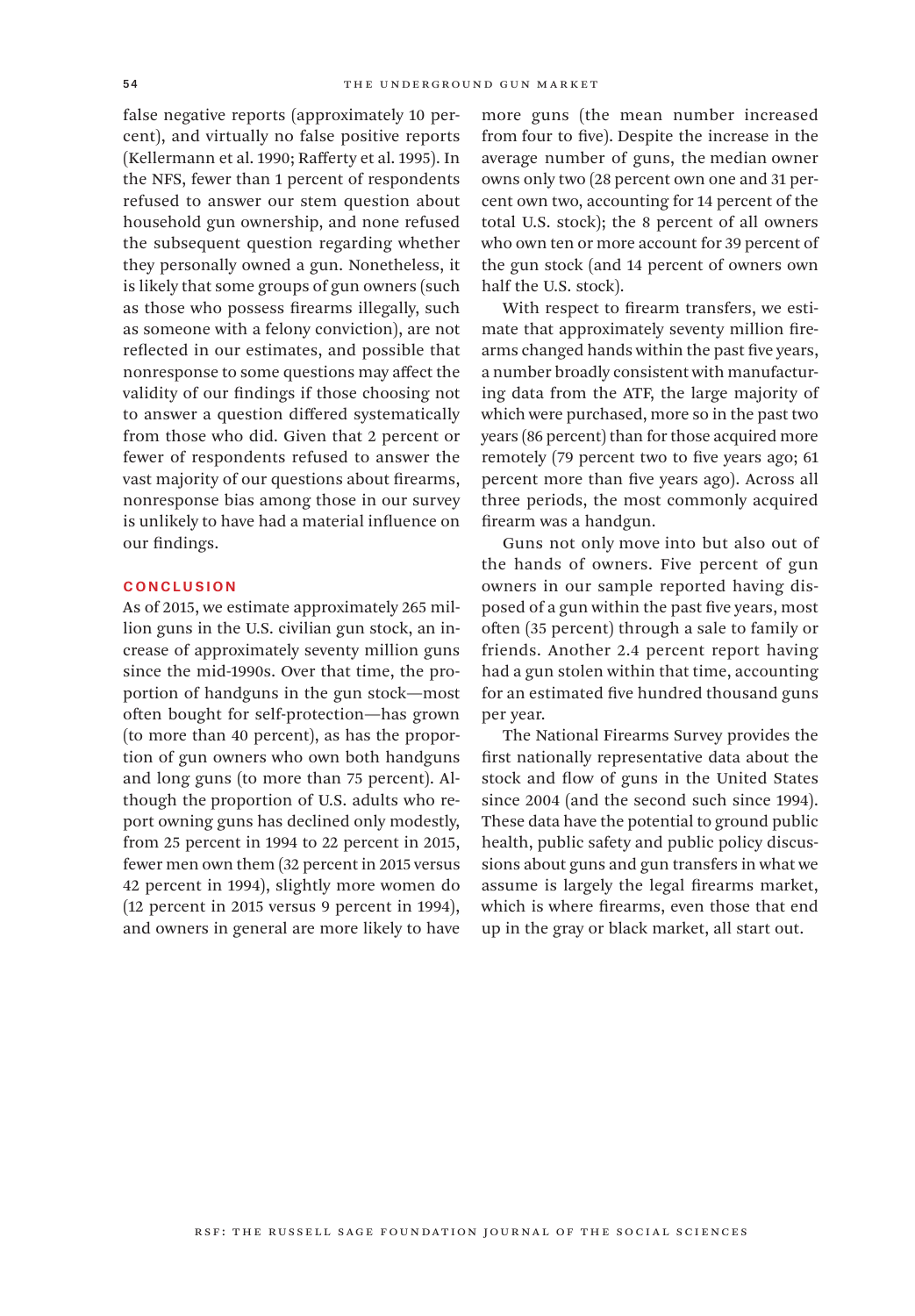### Appendix

# **Table A1.** Estimation of Gun Stock Using Gun Manufacturing Data

|           | Total<br>Guns |                | Adjusted<br>Estimate |      | Total<br>Guns |                  | Adjusted<br>Estimate |
|-----------|---------------|----------------|----------------------|------|---------------|------------------|----------------------|
| Year      | (Millions)    | Δ              | (.99)                | Year | (Millions)    | Δ                | (.99)                |
| 1899-1945 | 47            |                |                      | 1980 | 168           | $\,6\,$          | 140                  |
| 1946      | 48            | $\mathbf 1$    | 48                   | 1981 | 173           | 5                | 144                  |
| 1947      | 51            | 3              | 50                   | 1982 | 178           | 5                | 147                  |
| 1948      | 53            | $\overline{2}$ | 52                   | 1983 | 182           | $\overline{4}$   | 150                  |
| 1949      | 55            | $\overline{2}$ | 53                   | 1984 | 186           | $\overline{4}$   | 152                  |
| 1950      | 58            | 3              | 56                   | 1985 | 191           | 5                | 156                  |
| 1951      | 60            | $\sqrt{2}$     | 57                   | 1986 | 194           | 3                | 157                  |
| 1952      | 62            | $\overline{2}$ | 58                   | 1987 | 198           | $\overline{4}$   | 160                  |
| 1953      | 64            | $\overline{2}$ | 60                   | 1988 | 203           | $\mathbf 5$      | 163                  |
| 1954      | 66            | $\overline{2}$ | 61                   | 1989 | 209           | 6                | 167                  |
| 1955      | 67            | $\mathbf 1$    | 62                   | 1990 | 213           | $\overline{4}$   | 170                  |
| 1956      | 69            | $\sqrt{2}$     | 63                   | 1991 | 217           | $\overline{4}$   | 172                  |
| 1957      | 71            | $\overline{2}$ | 64                   | 1992 | 223           | 6                | 176                  |
| 1958      | 73            | $\overline{2}$ | 66                   | 1993 | 231           | 8                | 182                  |
| 1959      | 75            | $\overline{2}$ | 67                   | 1994 | 238           | $\overline{7}$   | 188                  |
| 1960      | 78            | 3              | 69                   | 1995 | 243           | $\mathbf 5$      | 191                  |
| 1961      | 80            | $\overline{2}$ | 71                   | 1996 | 247           | $\overline{4}$   | 193                  |
| 1962      | 81            | $\mathbf{1}$   | 71                   | 1997 | 252           | 5                | 196                  |
| 1963      | 84            | 3              | 73                   | 1998 | 256           | $\overline{4}$   | 198                  |
| 1964      | 86            | $\overline{2}$ | 75                   | 1999 | 261           | $\mathbf 5$      | 201                  |
| 1965      | 89            | 3              | 77                   | 2000 | 265           | $\overline{4}$   | 203                  |
| 1966      | 93            | $\overline{4}$ | 80                   | 2001 | 270           | 5                | 206                  |
| 1967      | 97            | $\overline{4}$ | 83                   | 2002 | 274           | $\overline{4}$   | 208                  |
| 1968      | 102           | 5              | 87                   | 2003 | 279           | 5                | 211                  |
| 1969      | 107           | 5              | 92                   | 2004 | 284           | 5                | 214                  |
| 1970      | 112           | 5              | 96                   | 2005 | 289           | 5                | 217                  |
| 1971      | 117           | 5              | 100                  | 2006 | 295           | 6                | 220                  |
| 1972      | 122           | 5              | 104                  | 2007 | 301           | 6                | 224                  |
| 1973      | 128           | 6              | 109                  | 2008 | 308           | $\overline{7}$   | 229                  |
| 1974      | 135           | $\overline{7}$ | 115                  | 2009 | 316           | 8                | 235                  |
| 1975      | 140           | 5              | 118                  | 2010 | 325           | $\boldsymbol{9}$ | 241                  |
| 1976      | 146           | 6              | 123                  | 2011 | 334           | $\mathsf 9$      | 248                  |
| 1977      | 151           | 5              | 127                  | 2012 | 347           | 13               | 258                  |
| 1978      | 156           | 5              | 131                  | 2013 | 363           | 16               | 272                  |
| 1979      | 162           | 6              | 135                  |      |               |                  |                      |

*Source:* Authors' compilation based on Newton and Zimring 1968, Kleck 1991, and ATF 2015. *Note:* We apply a 1 percent depreciation (permanent removal from use) rate to each year's adjusted stock. Pre-1969 figures do not appear to include import (and net out export) data.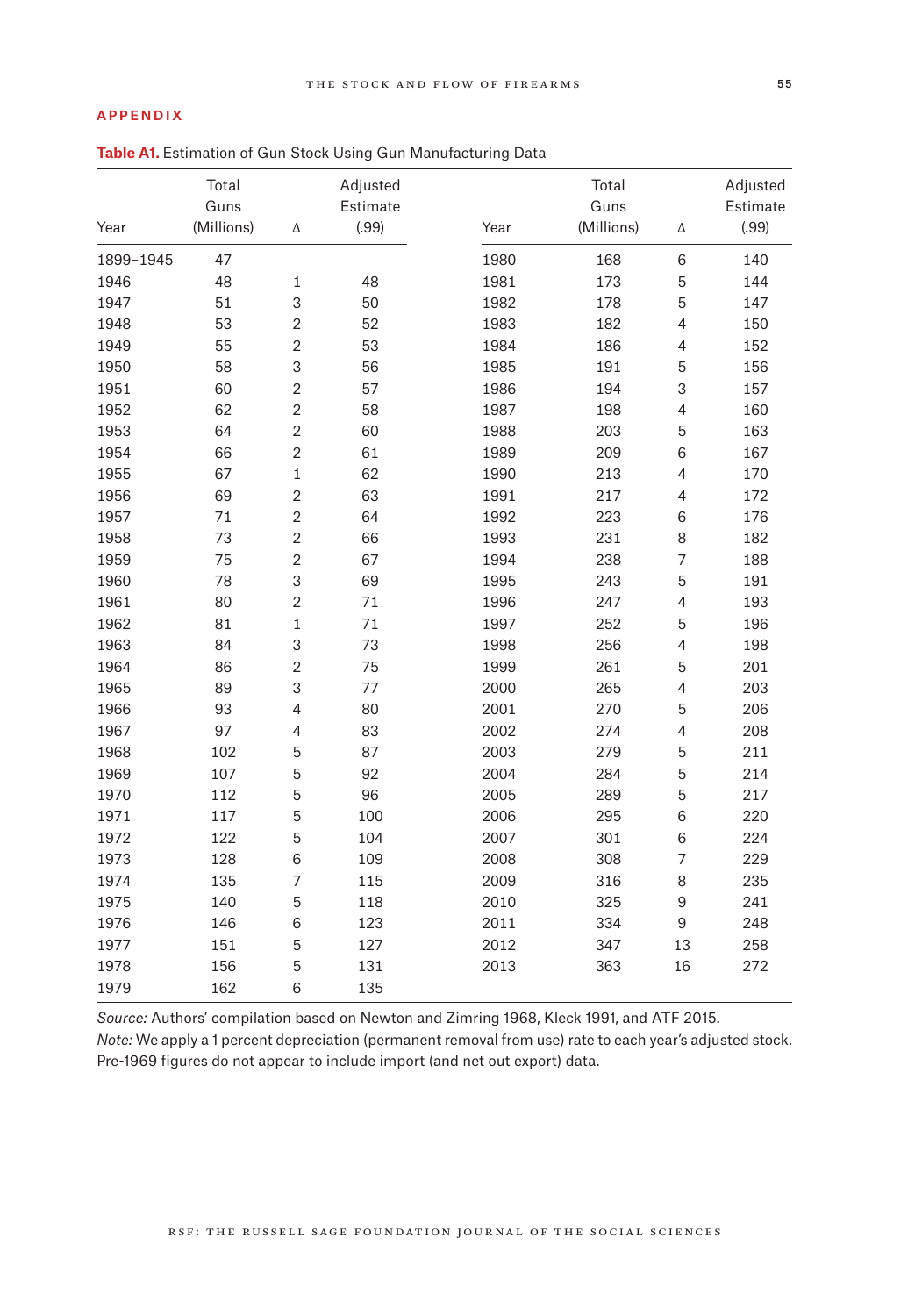#### **REFERENCES**

- Bureau of Alcohol, Tobacco, Firearms and Explosives (ATF). 2015. "Firearms Commerce in the United States: Annual Statistical Update 2015." Washington: U.S. Department of Justice.
- Callegaro, Mario, and Charles DiSogra. 2008. "Computing Response Metrics for Online Panels." *Public Opinion Quarterly* 72(5): 1008–32.
- Centers for Disease Control and Prevention (CDC). 2017. "Injury Prevention and Control." Web-based Injury Statistics Query and Reporting System (WISQARS). Atlanta, Ga.: Centers for Disease Control and Prevention, National Center for Injury Prevention and Control. Accessed July 3, 2017. [https://www.cdc.gov/injury/wisqars/index](https://www.cdc.gov/injury/wisqars/index.html.) [.html.](https://www.cdc.gov/injury/wisqars/index.html.)
- Chang, Linchiat, and Jon A. Krosnick. 2009. "National Surveys via RDD Telephone Interviewing Versus the Internet: Comparing Sample Representativeness and Response Quality." *Public Opinion Quarterly* 73(4): 641–78.
- Colby, Sandra L., and Jennifer M. Ortman. 2015. "Projections of the Size and Composition of the U.S. Population: 2014 to 2060." *Current Population Reports*, series P25, no. 1143. Washington: U.S. Census Bureau.
- Cook, Philip J. 1993. "Notes on the Availability and Prevalence of Firearms."*American Journal of Preventive Medicine* 9(3): 33–38.
- Cook, Philip J., and Kristin A. Goss. 2014. *The Gun Debate: What Everyone Needs to Know?* Oxford: Oxford University Press.
- Cook, Philip J., and Jens Ludwig. 1996. *Guns in America: Results of a Comprehensive National Survey on Gun Ownership and Use*. Washington, D.C.: Police Foundation.
- ———. 1997. "Guns in America: National Survey on Private Ownership and Use of Firearms." *National Institute of Justice* Research in Brief. Washington: U.S. Department of Justice.
- Federal Bureau of Investigation (FBI). 2016. "NICS Firearm Background Checks." Washington: U.S. Department of Justice. Accessed July 3, 2017. [https://www.fbi.gov/file-repository/nics\\_firearm](https://www.fbi.gov/file-repository/nics_firearm_checks_-_month_year.pdf/view.) checks - month year.pdf/view.
- Gallup. 2016. "In Depth Topics A to Z: Guns." Accessed July 3, 2017. [http://www.gallup.com/poll](http://www.gallup.com/poll/1645/guns.aspx.) [/1645/guns.aspx.](http://www.gallup.com/poll/1645/guns.aspx.)
- Growth for Knowledge (GfK). 2013. "Knowledgepanel® Design Summary." Palo Alto, Calif.: GfK.

Accessed August 18, 2017. [http://www.knowledge](http://www.knowledgenetworks.com/knpanel/docs/knowledgepanel(R)-design-summary-description.pdf.) [networks.com/knpanel/docs/knowledgepanel\(R\)](http://www.knowledgenetworks.com/knpanel/docs/knowledgepanel(R)-design-summary-description.pdf.) [-design-summary-description.pdf.](http://www.knowledgenetworks.com/knpanel/docs/knowledgepanel(R)-design-summary-description.pdf.)

- Hepburn, Lisa, Matthew Miller, Deborah Azrael, and David Hemenway. 2007. "The U.S. Gun Stock: Results from the 2004 National Firearms Survey." *Injury Prevention* 13(1): 15–19. DOI: 10.1136/ip .2006.013607.
- Kellermann, Arthur L., Frederick P. Rivara, Joyce Banton, Donald Reay, and Corine L. Fligner. 1990. "Validating Survey Responses to Questions About Gun Ownership Among Owners of Registered Handguns." *American Journal of Epidemiology* 13(6): 1080–84.
- Kleck, Gary. 1991. *Point Blank: Guns and Violence in America*. New Brunswick, N.H.: Transaction Publishers.
- Langton, Lynn. 2012. "Firearms Stolen During Household Burglaries and Other Property Crimes, 2005–2010." *BJS* Crime Data Brief no. NCJ-239436. Washington: U.S. Department of Justice. Accessed July 3, 2017. [https://www.bjs](https://www.bjs.gov/content/pub/pdf/fshbopc0510.pdf.) [.gov/content/pub/pdf/fshbopc0510.pdf.](https://www.bjs.gov/content/pub/pdf/fshbopc0510.pdf.)
- Link, Michael W., Michael P. Battaglia, Martin R. Frankel, Larry Osborn, and Ali H. Mokdad. 2008. "A Comparison of Address-Based Sampling (ABS) Versus Random-Digit Dialing (RDD) for General Population Surveys." *Public Opinion Quarterly* 72(1): 6–27.
- Miller, Matthew, Lisa Hepburn, and Deborah Azrael. 2017. "Firearm Acquisitions Without Background Checks: Results of a National Survey." *Annals of Internal Medicine* 166(4): 233–39.
- Morin, Rich. 2014. "The Demographics and Politics of Gun-Owning Households." Washington, D.C.: Pew Research Center. Accessed July 3, 2017. [http://www.pewresearch.org/fact](http://www.pewresearch.org/fact-tank/2014/07/15/the-demographics-and-politics-of-gun-owning-households/.)[tank/2014/07/15/the-demographics-and](http://www.pewresearch.org/fact-tank/2014/07/15/the-demographics-and-politics-of-gun-owning-households/.)[politics-of-gun-owning-households/.](http://www.pewresearch.org/fact-tank/2014/07/15/the-demographics-and-politics-of-gun-owning-households/.)
- Newton, George D., and Franklin E. Zimring. 1968. *Firearms and Violence in American Life*. A staff report submitted to the National Commission on the Causes and Prevention of Violence. Washington: U.S. Government Printing Office.
- Pew Research Center. 2013. "Why Own a Gun? Protection Is Now Top Reason." Washington, D.C.: Pew Research Center. Accessed July 3, 2017. [http://www.people-press.org/2013/03/12/why](http://www.people-press.org/2013/03/12/why-own-a-gun-protection-is-now-top-reason/.) [-own-a-gun-protection-is-now-top-reason/.](http://www.people-press.org/2013/03/12/why-own-a-gun-protection-is-now-top-reason/.)

Rafferty, Ann P., John C. Thrush, Patricia K. Smith,